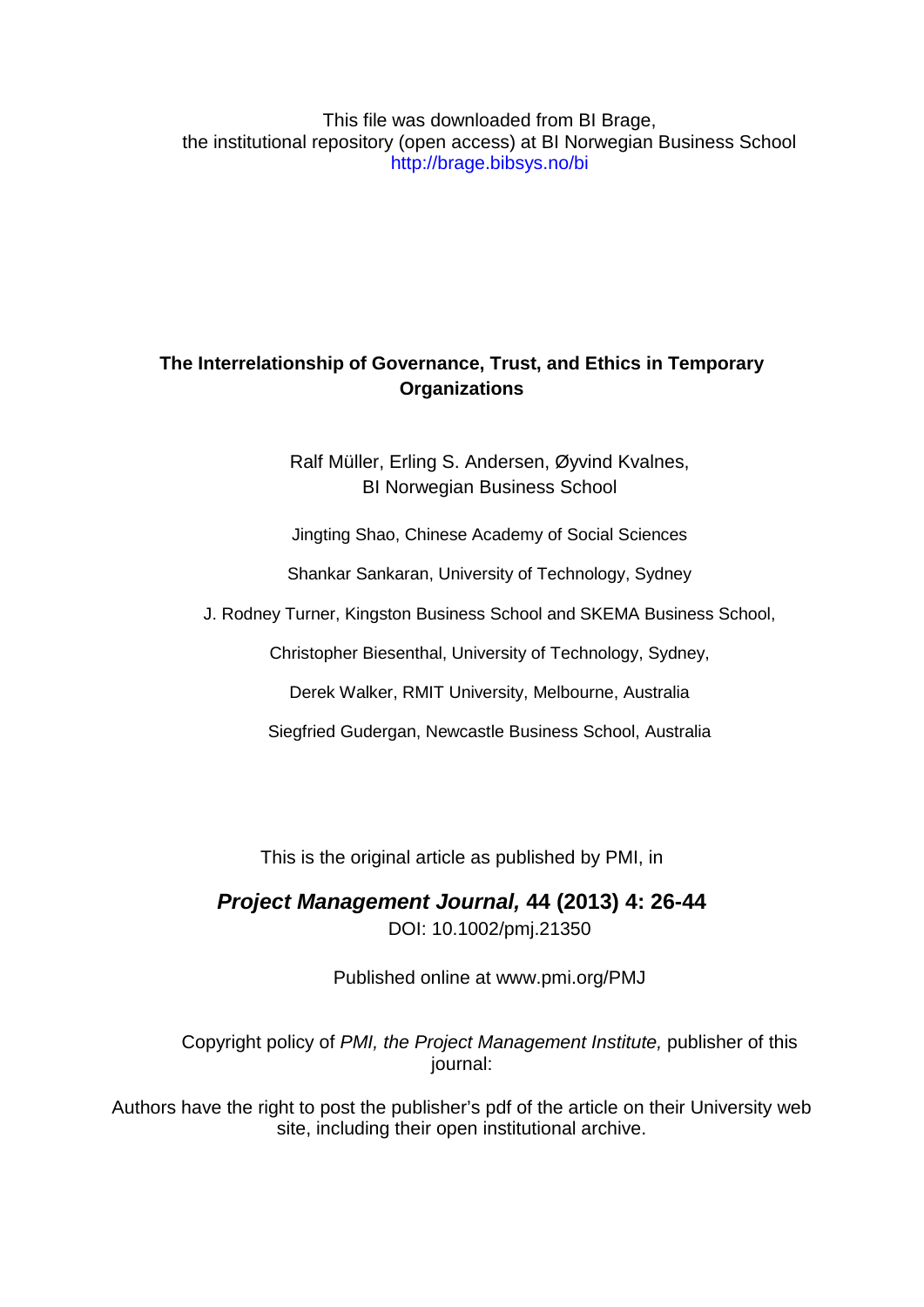*Ralf Müller, BI Norwegian Business School, Oslo, Norway Erling S. Andersen, BI Norwegian Business School, Oslo, Norway Øvind Kvalnes, BI Norwegian Business School, Oslo, Norway Jingting Shao, Institute for Industrial Economics at the Chinese Academy of Social Sciences Shankar Sankaran, University of Technology, Sydney, Australia J. Rodney Turner, Kingston Business School and SKEMA Business School, Lille, France Christopher Biesenthal, University of Technology, Sydney, Australia Derek Walker, RMIT University, Melbourne, Australia Siegfried Gudergan, Newcastle Business School, Australia*

## ABSTRACT ■

This study investigates the variety of ethical decisions of project managers and their impact from corporate governance and project governance structures. The roles of personal trust and system trust as a mechanism to steer ethical decision making in different governance settings is explored. Nine qualitative case studies in Europe, Asia, and Australia show that ethical decision making is contingent on trust, which in turn is contingent on the fulfillment of personal expectations within a given governance structure. The findings show the prerequisites for ethical decision making and the consequences of lack of trust. Further managerial and theoretical implications are discussed.

KEYWORDS: project governance; trust; ethics; temporary organization

Project Management Journal, Vol. 44, No. 4, 26–44 © 2013 by the Project Management Institute Published online in Wiley Online Library (wileyonlinelibrary.com). DOI: 10.1002/pmj.21350

# INTRODUCTION ■

thical decision making has become a popular subject over the past decade. Many of the well-known scandals, such as Enron, have been traced back to ethical issues and questionable ethical decision making by managers, enable thical decision making has become a popular subject over the past decade. Many of the well-known scandals, such as Enron, have been traced back to ethical issues and questionable ethical decision mak**ing by managers, enabled by lack of transparency emanating from the** work done in an organization, and thus governs the work in traditional line organizations, plus the work done in temporary organizations, such as projects. Corporate governance, therefore, interfaces and overlaps with project management governance (Association for Project Management, 2004) and sets the boundaries for the governance of projects (Müller, 2009); thus, the governance of projects is a major influence for ethical decision making at the project level. The ways in which projects are governed by their related governance institutions (e.g., steering committees, program and portfolio managers, project management offices) have an impact on ethical decision making in projects. Decisions on ethical issues should therefore be understood within the context of project governance (Müller, 2009).

The mechanism through which governance is executed is the governance structure, which includes formal procedures, processes, policies, roles, responsibilities, and authorities. Governance structure is a materialized or "lived" form of governance. Recent research has identified more informal mechanisms, especially trust, as a further mechanism for governance (McEvily, Perrone, & Zaheer, 2003; Sydow, 2000). The particular strength of trust as a governance mechanism is that it creates economic value by lowering transaction costs (i.e., the administrative costs for agreeing and following up on contracts) between the parties in business exchanges (Dyer & Chu, 2003), so governance sets the context. Trust is one of the mechanisms to execute governance in projects, and within this context, ethical decisions are made by project managers.

This article investigates some ethical issues raised in temporary organizations and explores them in their particular context of governance and trust. Projects are understood as temporary organizations in the sense of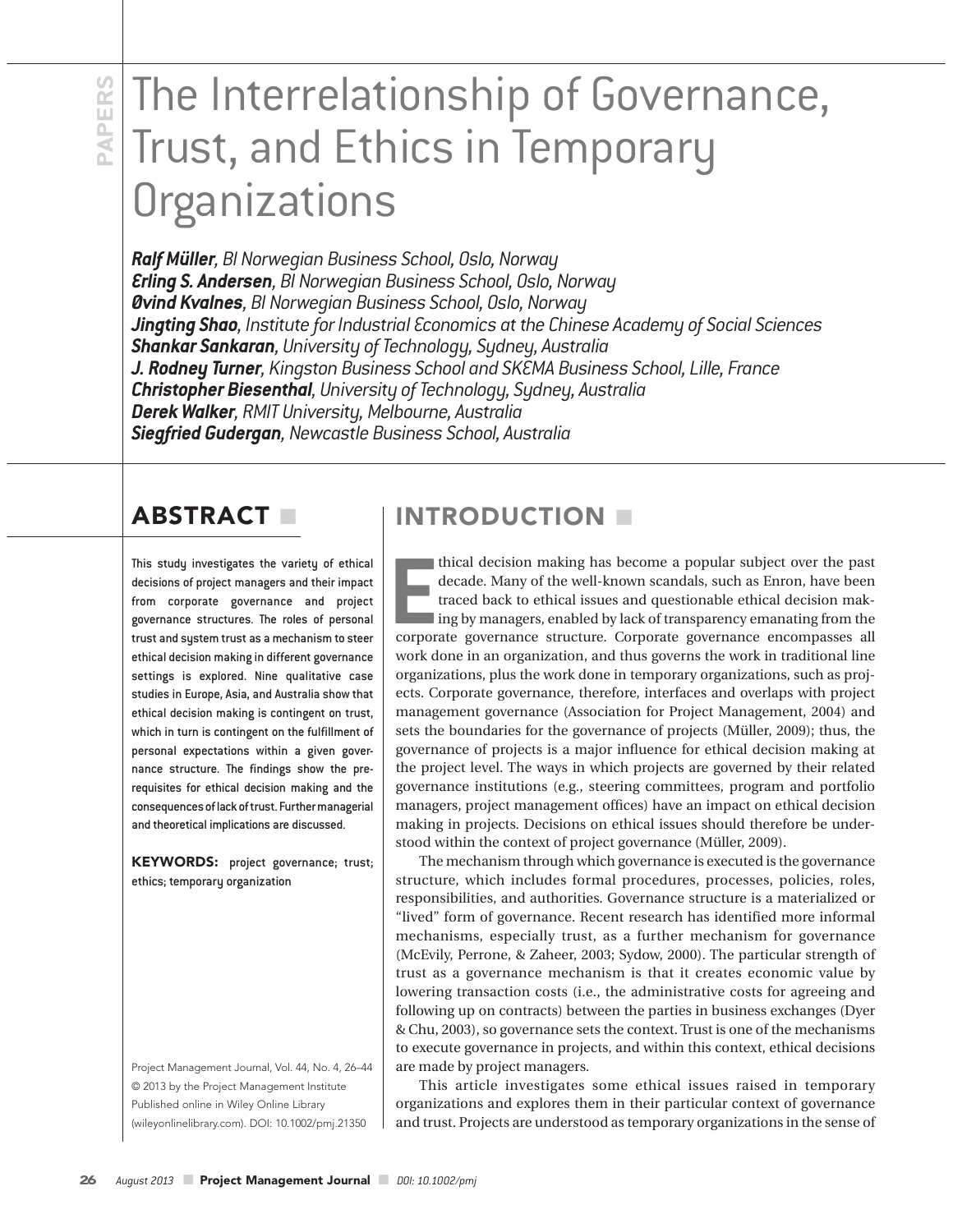Turner and Müller (2003), that is, as agencies for change and resource utilization, embedded in an otherwise functional organization. The investigation covered industry projects, as well as military and aid and relief missions and other temporary endeavors. For ease of reading, the term *project* is used synonymously with *temporary organization* in the remainder of the article.

The topic is of interest for two reasons: One is the understanding of the nature of ethical issues in projects, which allows issues to be addressed more effectively. The other reason is the understanding of the impact of governance context on project managers' ethical decisions, which allows for adjusting of governance structures to potential ethical issues, but also to prepare for possible issues in given governance structures.

### **Background**

In the aftermath of a number of international corporate scandals, researchers and managers have been keen on finding ways to include ethics in the training and development of managers. Business communities and organizations have come to see the ethical competence of managers as a key component in avoiding future crises and scandals. Understanding the effects of organizational environment on conduct has also become a priority, which raises questions about the nature of ethical issues in projects.

Recently, a few studies have looked into related questions such as (mis) reporting and the moral predispositions of project managers. For example, Smith, Thompson, and Iacovou (2009) showed that intentional misreporting is less often found in organizations in which project managers are expected to follow the rules strictly, whereas more of this occurs in organizations with a culture of personal self-interest. Smith and Keil (2003) link the propensity for misreporting to the dyadic level of trust that the sender of the report has in the receiver of the report. Park and Keil (2009) investigated organizational silence (i.e., an individual's reluctance to report bad news) in information technology (IT) projects. They showed how the combination of organizational structures/policies, managerial practices, and degree of demographic dissimilarity between the hierarchies creates a climate of silence, which then impacts an individual's willingness to report bad news. Managerial practices, especially managers responding negatively to bad news, were found to be the most influential, followed by structures/policies that foster centralized decision making and lack formal mechanisms for upward feedback. The smallest impact on organizational silence came from demographic dissimilarities in terms of age, gender, and ethnicity.

The impact of a project manager's moral philosophy on the decision to discontinue a project was investigated by Huang and Chang (2009). They found that managers with absolute moral principles (low ethical relativists) have a stronger tendency to discontinue a possibly failing project than those with high relativism. Similarly, they showed that those managers who decide on the basis of least harm for others (high idealists) are more likely to discontinue projects than those low on idealism.

The need for a better understanding of the variety of ethical issues that emerge in projects forms the first research question:

Research Question 1: What are the ethical dilemmas that projects are experiencing today?

Brien (1998) argues that direct approaches to instill ethical behavior through *codes of ethics* and other policylike measures often fail, and that selfregulating approaches at the professional level are more successful because they build a culture of trust. Within this culture, ethical behavior is regulated through the members of the society that share this culture. Hosmer (1995, p. 399) links ethics even into the definition of trust: "Trust is the expectation by one person, group, or firm of ethically justifiable behavior that is, morally correct decisions and actions based upon ethical principles of analysis—on the part of the other person, group, or firm in a joint endeavor or economic exchange." Puranam and Vanneste (2009) approached trust from the governance perspective and showed different relationships between governance and trust, which may coexist: (1) trust may enhance the impact of governance on performance, (2) governance may reduce the level of trust between exchange partners, and (3) ex-ante trust in projects may influence the level of governance complexity. The preceding indicates that trust is a mediator between the governance as executed in an organization (i.e., the governance structure) and ethics in a project, which forms the second research question:

Research Question 2: What are the ethical implications of different project governance structures?

Answering the first two research questions will inevitably raise the question of what to do with the new insight; therefore, the practical relevance of the study is addressed with the third research question:

Research Question 3: How can project governance structures be used to build trust between the governance structure and the project managers?

Figure 1 illustrates the three research questions in our conceptual model. The project manager potentially faces ethical dilemmas (Research Question 1). The governance structure needs to trust that he or she will respond in an appropriate way (Research Question 3). If the project manager feels unable to respond, he or she may refer the dilemma to the governance structure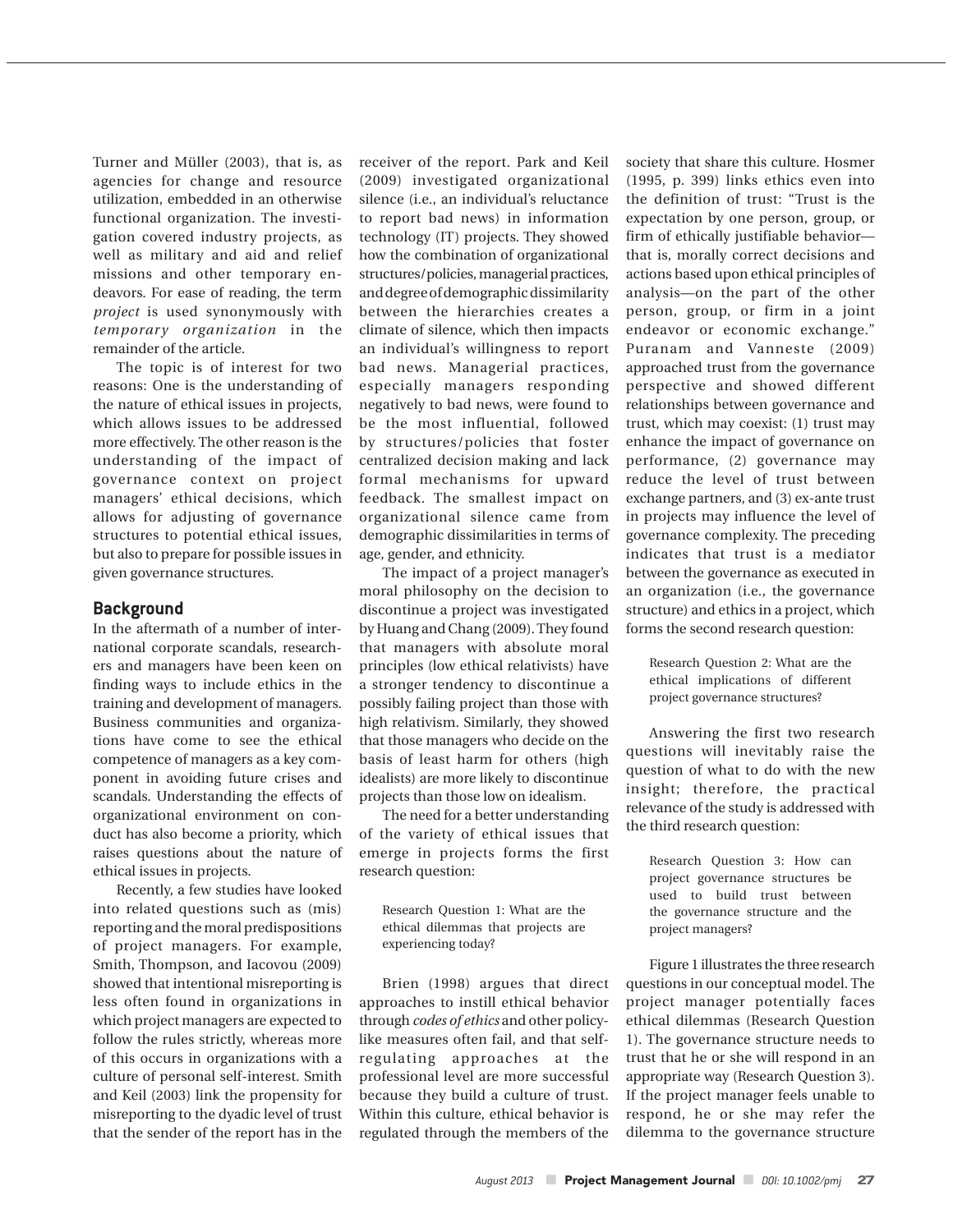

and needs to trust that the governance structure will respond appropriately. This bipartite relationship is dependent on the nature of the governance structure; thus, there are three elements to our conceptual framework: the ethical dilemmas that project managers face, the governance structure, and the trust between these two actors.

The unit of analysis is the ethical dilemmas project managers face and their link to project governance structures.

The study takes a project management perspective toward the phenomenon. The aim is to create awareness among project stakeholders about the ethical dilemmas to be addressed by temporary organizations, such as projects and within projectbased organizations, and the influence of governance structures and mechanisms, including trust, on those dilemmas. This follows Clegg, Kornberger, and Rhodes's (2007, p. 11) research agenda for ethics-as-practice, which assumes that ". . . acceptance and discussion of ethical dilemmas is one step towards more ethically informed management." The results provide value for companies by making them aware of the impact of governance structures on the ethical behavior of people working on projects. The results also provide value for individuals in organizations by making them aware of the implications of the impact of governance structures on people's ethical behavior and the trust between projects and their stakeholders.

This article is structured as follows: In the next section, the key literature on ethical action, trust in organizations, and project governance is reviewed. The methodology section then describes the empirical case study research that was done to develop propositions. The report continues by describing the analyses of these empirical tests and subsequently develops a research model that can be tested in a future study. The article ends with a conclusion on the findings, the answers to the research questions, and an outline of the article's contribution to knowledge.

### **Literature Review**

The three research questions indicate three main literature categories, which are relevant for this study: trust, ethics, and governance (Figure 1).

#### *Trust and Its Relation to Governance*

Trust is a frequently addressed topic in management literature. The most popular definition of trust is by Mayer, Davis, and Schoorman (1995, p. 712), who define it as "willingness of a party to be vulnerable to the actions of another party based on the expectation that the other will perform a particular action important to the trustor, irrespective of the ability to monitor or control that other party." The same authors further define trust as a function of the trustworthiness of the trustee (i.e., the party being trusted). The authors conceptualize trustworthiness as a combination of:

- *Ability.* The skills, competencies, and characteristics that allow a party to influence within a specific area of competence.
- *Benevolence.* The extent "a trustee is believed to want to do good to the trustor, aside from an egocentric profit motive" (p. 718). This belief is typically based on a relationship or prior experience. It implies a perception that the trustee has a positive orientation toward the trustor, such as that in a relationship between a mentor (trustee) and a protégée (trustor).
- *Integrity.* The extent "the trustee adheres to a set of principles that the trustor finds acceptable" (p. 719); thus, it is a measure of the personal integrity that is found acceptable in a given circumstance.

This is primarily a cognitive-based view of trust, based on an actor's reliability and dependence on other actors (McAllister, 1995), and that is the focus of this article. For the purposes of this research, we do not consider an affective-based view based on the emotional bond between actors. Trust is hereby reduced to the dyad of trustor and trustee, which is seen by some writers as rather narrow and not acknowledging that "trust has been used to describe at least five different types of characteristics: individuals, groups, broad social entities, relationships between individuals, and relationships between individuals and groups" (Wekselberg, 1996, p. 333). Others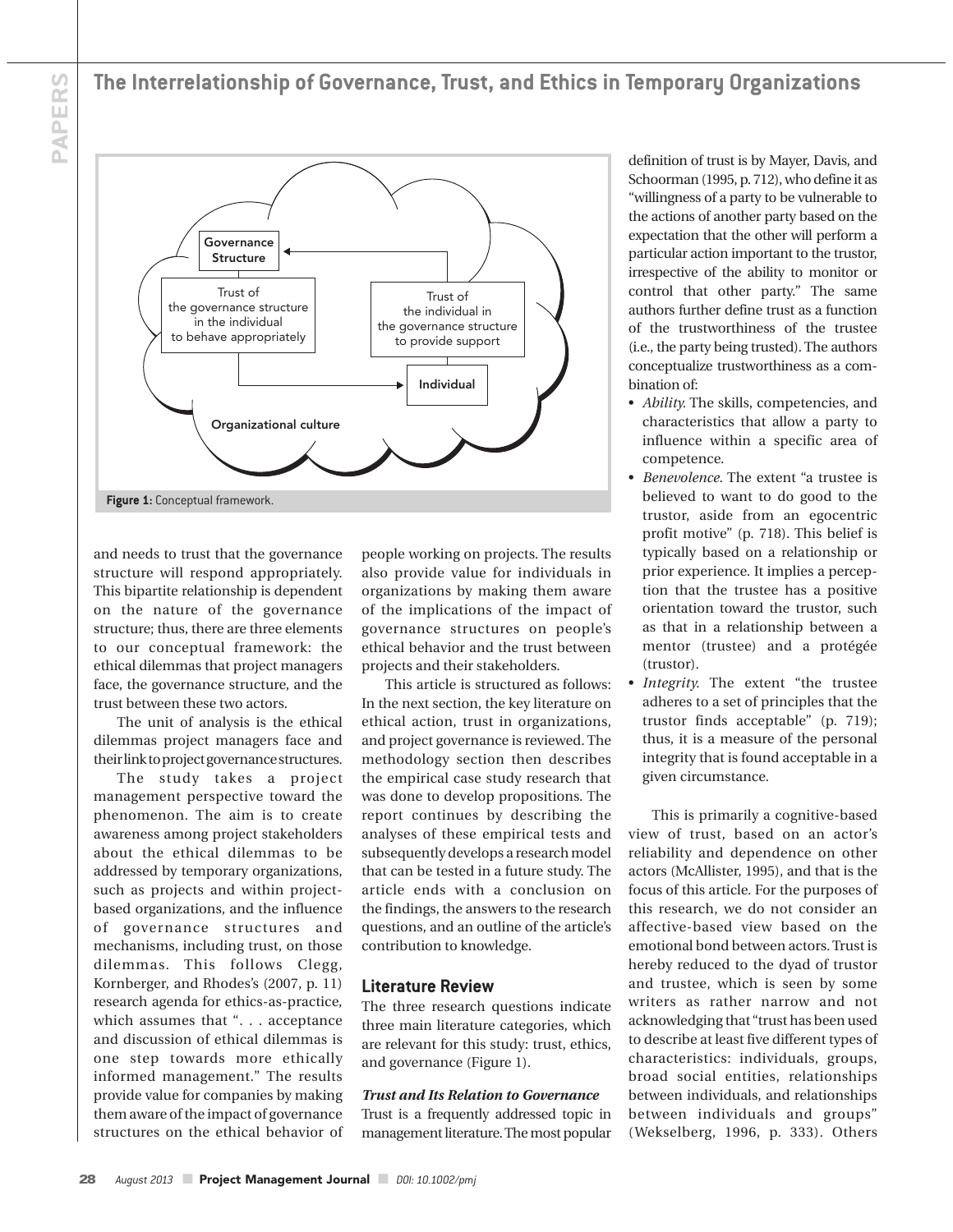criticize the exclusion of unequal or equal power balance between the trusting parties (Husted, 1998) or the lack of guidance for an optimal level of trust, especially when the circumstances of the dyadic relationship change (Wicks, Berman, & Jones, 1999).

Trust is seen as a psychological state that influences attitudinal, perceptual, behavioral, and performance outcomes (Dirks & Ferrin, 2001). Trust develops, starting with a person's initial propensity for trust and experience and is fostered through proactive collaboration among parties (Clases, Bachmann, & Wehner, 2003). Trust is not limited to human beings. Several classifications of trust exist, with system trust and person trust being the most often cited types. System trust stems from trustworthiness of, for example, the organizational processes or management systems, that is, the trust people have in the organization as a system. People trust relates to the trust in individuals or groups (McKnight, Cummings, & Chervany, 1998; Sydow, 2000). There is a two-way relationship between the two types of trust, where on one side the system trusts the people to conform to their role (e.g., they have the ability, benevolence, and integrity to fulfill their role). This is typically gained through professional certification or experience (Grey & Garsten, 2001). On the other side, people trust the system by expecting that the creators had the ability, benevolence, and integrity to design and implement, for example, a governance structure that is appropriate for coping with an organization's challenges.

In this respect, Luhmann (2000) distinguishes between trust and confidence. Trust is interpersonal, depends on experiences and local milieu, and requires activity to be established. A lack of trust leads to withdrawal from activities. Confidence is an attitude toward a system, not a person. A lack of confidence leads to feelings of alienation and retreat into other "life worlds." For the present study, this translates into trust as being the interpersonal relations of project

managers in their work and confidence as being the governance structure within which project managers and others have to make their ethical decisions. For the remainder of the article, we will use the terminology of McKnight et al. (1998) and Sydow (2000) and refer to confidence as *system trust.*

Together with its supplement, control, trust is seen as a major mechanism for governance in organizations. The two concepts are often seen as being parallel and supplementary to each other; however, the balance between control and trust must fit to the situation within which they are used as governance mechanisms. For example, too much control can lead to an erosion of trust (Clases et al., 2003) because it signals to an employee that he or she is not trusted and that opportunistic behavior is expected (Kadefors, 2004). This balance is also reflected in Agency Theory and Stewardship Theory; here, the former explains the control and the latter explains the trust as governance mechanisms (Schoorman, Mayer, & Davis, 2007). Interestingly, the earlier studies on Agency Theory used either the contract between the principal and agent or financial results as their unit of analysis, whereas later studies included the level and nature of trust, thus moving the unit of analysis closer to Stewardship Theory (Müller, 2011).

Numerous studies have shown that trust, when used for governance, reduces transaction costs in organizations and improves performance (Das & Teng, 1998; Dyer & Chu, 2003; Gulati & Nickerson, 2008). Transaction cost reduction stems from lower levels of control and less hierarchical and more informal relationships, leading to a higher propensity to collaborate (Gulati & Nickerson, 2008). This is supported by the information processing capabilities of the organization, where higher information flow capabilities lead to the development of high levels of trust (Carson, Madhok, Varman, & John, 2003).

Despite the importance of trust, there are also risks associated with trust. These are mainly found in the increased possibility for opportunistic behavior or fraud in trusted relationships (Nooteboom, 1996) and inadequate team monitoring, especially for self-managed teams, which bears the risk of long-term harm to the organization (Langfred, 2004).

Quantitative and conceptual studies on trust in the context of project governance showed a nonlinear negative relationship between trust and control, thus permitting a substitution of one by the other, within limits. Research found that too rigid governance structures reduce trust for the reasons mentioned earlier under too much control, which impacts project results negatively (Turner & Müller, 2004). Focusing on the governance of enterprise resource planning (ERP) projects in Taiwan, Wang and Chen (2006) identified trust as one of the four dimensions of governance (together with explicit contracts, implicit contracts, and reputation) that need to be in equilibrium to be successful in these types of projects. Hartman (2002) also identified trust as an antecedent for project success, but with differences in meaning of trust contingent on contractor or owner role in projects. In both roles, trust varies in its impact on satisfaction with relationships in projects and positive project outcomes (Pinto, Slevin, & English, 2009).

In summary, the link between trust and governance has been addressed extensively at the organizational level, but relatively little is published in the context of projects. The relationship between the combination of governance and trust with ethics has not been addressed in the project management literature thus far.

#### *Ethics*

Contributions to research on ethics and management come from a range of academic disciplines. Researchers from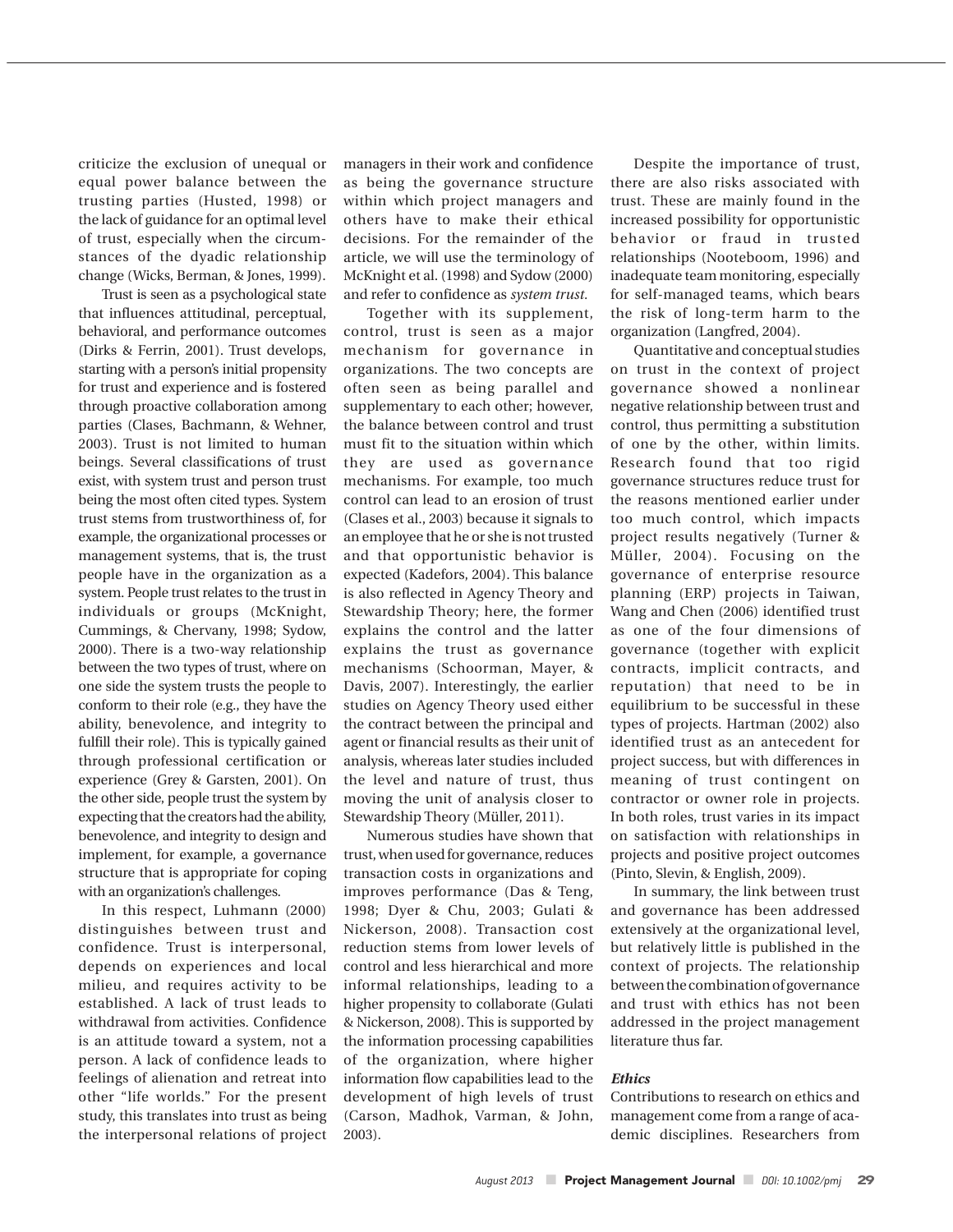philosophy, theology, and the related disciplines develop links between traditional moral philosophy and management, in what can be called *normative ethics* approaches to the topic, whereas work from social psychologists and other social scientists can be put under the heading of *behavioral ethics.* The literature on project management has thus far aligned with the former direction in ethics (Godbold, 2007, 2008; Godbold & Turner, 1996) and can benefit from further exploration of research within the latter.

Within *normative ethics*, the focus is on what a person or organization ought to do in a given situation. What are the principles and norms the agent should take into account when making a decision? Contributions to clarify these questions fall into three main categories: emphasizing process, outcome, and character, respectively. Table 1 indicates the main features of each category and their corresponding management concerns.

Contributions to the normative ethics approach to management tend to map the respective traditions. The process orientation can be found in Micewski and Troy (2007). Ciulla (2009) develops a character-oriented approach by emphasizing care as a core element of management. Helgadottir (2008) presents an overview of normative ethics similar to the one above, without favoring one orientation.

Research within *behavioral ethics* attempts to determine why individuals behave unethically in the workplace. A wide range of empirical studies has shown that a dispositional approach (partly overlapping with virtue ethics) needs to be supplemented with a situational one. In a meta-analytical study, Kish-Gephart, Harrison, and Trevino (2010) distinguish among three areas of inquiry for behavioral investigations into why people behave unethically (Table 2).

The research on *bad apples* has shown that promoting a belief in determinism can increase cheating

| <b>Orientation</b> | <b>Category</b>                                                                                                                                                                      | <b>Management Perspective</b>                                                                                                     |
|--------------------|--------------------------------------------------------------------------------------------------------------------------------------------------------------------------------------|-----------------------------------------------------------------------------------------------------------------------------------|
| Process            | Deontological ethics explicates the<br>rules, maxims, norms, and principles<br>to govern conduct. Moral obligations<br>concerning justice and fairness.<br>Social contract theories. | Management's responsibility<br>is to make sure processes<br>are just, fair, and reasonable<br>and do not violate human<br>rights. |
| Outcome            | Consequentialism defines the right<br>conduct in terms of the alternative<br>likely to produce the best overall out-<br>come for the stakeholders.                                   | Management's responsibili-<br>ty is to maximize the overall<br>utility for the stakeholders.                                      |
| Character          | Virtue ethics focuses on the moral<br>virtues of honesty, integrity, fairness,<br>courage, care, and so forth, and how<br>they are developed and nurtured.                           | Management should exhibit<br>exemplary conduct stem-<br>ming from stable disposi-<br>tions to act.                                |

**Table 1:** Ethics literature categories

| <b>Orientation</b> | <b>Focus</b>               | <b>Explanation Factors</b>                                                                                                                               |
|--------------------|----------------------------|----------------------------------------------------------------------------------------------------------------------------------------------------------|
| Bad apples         | Individual                 | Cognitive moral development, ideal-<br>ism or relativism, Machiavellianism,<br>locus of control, job satisfaction,<br>demographics, age, education level |
| <b>Bad cases</b>   | Moral issue                | Moral intensity, magnitude of conse-<br>quences, social consensus, probabili-<br>ty of effect, temporal immediacy,<br>proximity, concentration of effect |
| <b>Bad barrels</b> | Organizational environment | Ethical work climate, ethical culture,<br>ethical codes                                                                                                  |

Table 2: Reasons for unethical behavior (after Kish-Gephart et al., 2010).

(Vohs & Schooler, 2008), that otherwise honest people may act unethically under specified circumstances (Shalvi, Handgraaf, & De Dreu, 2011), and that performance goal individuals tend to cheat more than mastery goal individuals (Van Yperen, Hamstra, & Van der Klauw, 2011). The "bad cases" research focuses on the moral issue construct developed by Jones (1991) to explain unethical behavior in situational terms. The concepts and categories it introduces help to pinpoint how factors beyond the person's dispositions to act can affect behavior. *Bad barrels* and organizational environment have been investigated in terms of perceived ethical climate (Victor & Cullen, 1988) and perceived ethical culture (Trevino, 1986, 1990). Tseng and Fan (2011) found indicators

that ethical climate affects individuals' knowledge management participation.

All three orientations within behavioral ethics offer important insights concerning ethics and management because they provide a background for understanding why individuals engage in unethical conduct. All orientations are present in the general literature on ethics and management but not in the more specified literature on ethics in project management, which still applies the normative ethics approach.

The growing interest in the ethical aspects of management has also come under criticism for instilling the wrong remedies to avoid future scandals. Ghoshal (2005) argues that ethics in itself is not enough, because traditional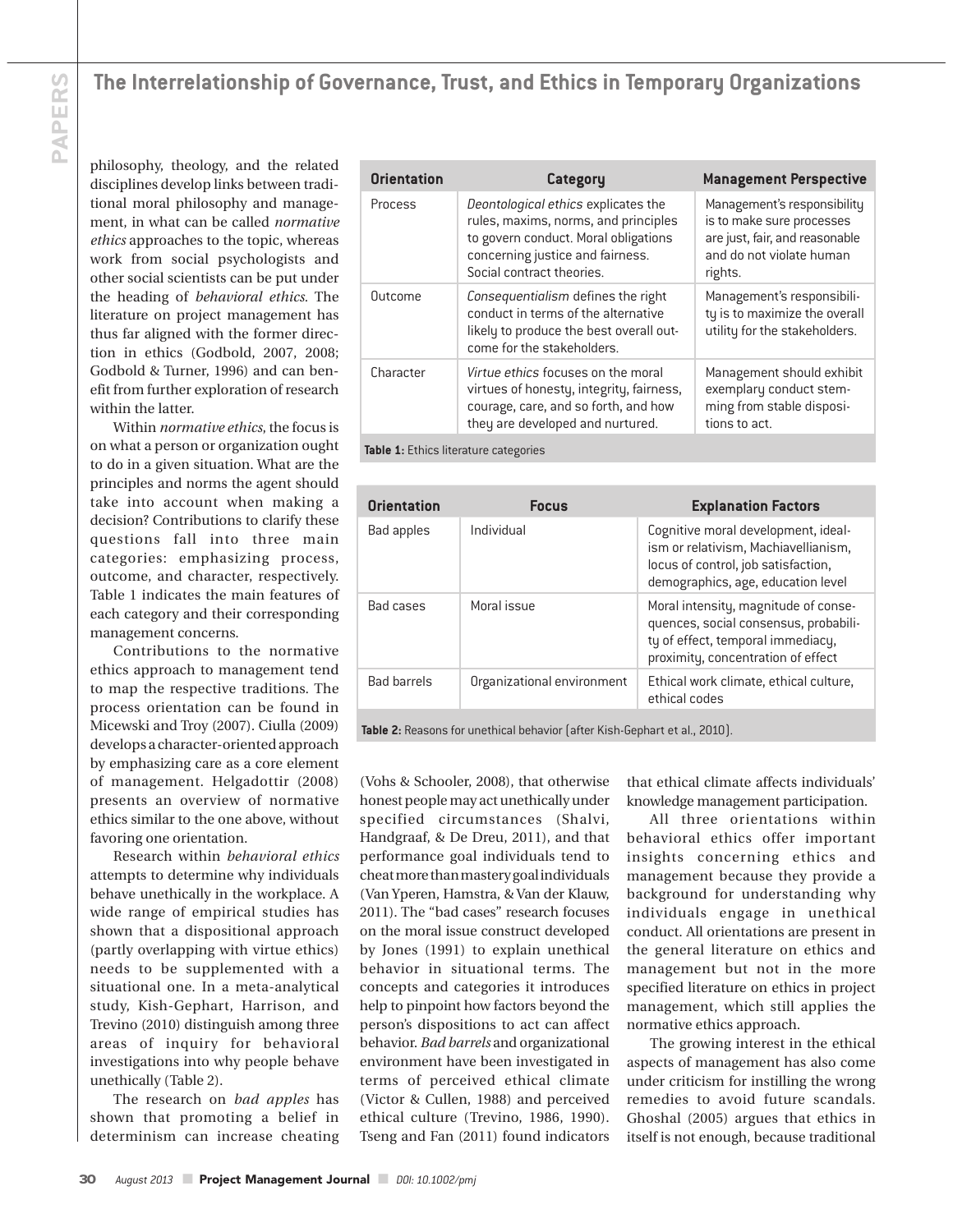management theories have contributed to the bad management practices leading to the corporate scandals. It is not a lack of ethics that has caused the scandals, but rather the assumption that human beings can be characterized as *homo economicus*, self-interest maximizers. Even more skeptical to the role of ethics in management is Donaldson (2008), who claims that teaching ethics to management candidates can be ineffectual and counterproductive.

Ethics in project management is a relatively new research area. It needs to link up with the development in behavioral ethics to supplement the current approaches based on normative ethics. The use of vignettes and dilemmas in preparations for ethically challenging situations in project management has been explored by Loo (2002) and is also an area where there is a need for further research.

#### *Governance in a Project Context*

Governance has been gaining increased attention in recent years and entered the field of project management about a decade ago (Turner & Keegan, 2001). "Governance is ultimately concerned with creating the conditions for ordered rule and collective action" (Stoker, 1998, p. 155)*;* however, governance is a form of regulation where the regulator is part of the system under regulation.

Project governance links the principles of corporate governance to projects. Project governance aims to ensure a consistent and predictable delivery of projects within the limitations set by corporate governance or the agreed-upon subsets of corporate governance in contracts with external partners. Governance "coexists within the corporate governance framework. It comprises the value system, responsibilities, processes, and policies that allow projects to achieve organizational objectives and foster implementation that is in the best interest of all the stakeholders, internal and external, and the corporation itself" (Müller, 2009, p. 4). Governance defines the objectives of a project, and provides the means to achieving these objectives and controlling progress (Müller, 2009; Turner, 2009).

Early research in project governance focused on the identification of different organizational structures, contingent on project size and number of customers in an organization (Turner & Keegan, 1999) and then went on to identify the roles in governance, described as the broker and steward model (Turner & Keegan, 2001). Many of the studies on project governance were industry or project-type specific and developed frameworks for their particular setting (Clegg, Pitsis, Rura-Polley, & Marosszeky, 2002; Klakegg, Williams, Magnussen, & Glasspool, 2008; Miller & Hobbs, 2005; Pryke, 2005; Shenhar et al., 2005).

A more generic model defined project governance paradigms through integration of governance theory and organization theory (Müller, 2009). Four project governance paradigms were identified (Figure 2) by combining the shareholder versus stakeholder orientation of governance (Clarke, 2004) with the twin control mechanisms of outcome versus process compliance (Brown & Eisenhardt, 1997; Ouchi & Maguire, 1975).

The *conformist* paradigm represents organizations with a shareholder orientation (precept is the maximization

of shareholder value) with a strict behavior control (i.e., process compliance). This aims for lowest project costs in organizations with relatively homogeneous sets of projects. The *flexible economist* paradigm is used in the context of shareholder-oriented organizations with a control focus toward expected outcome. The aim is to keep project costs low through careful selection of project management methodologies, which ensure economic delivery by only marginally compromising other success criteria. The *versatile arti*st paradigm is used in organizations with a stakeholder focus and output control. The precept here is to balance the multitude of requirements stemming from the many different stakeholders of the organization. Stakeholder benefits are maximized by optimizing the diverse set of requirements arising from a number of different stakeholders. Organizations subscribing to the *agile pragmatist* paradigm use stakeholder orientation and controlling by process compliance. They maximize usability and business value of a project's product through a time-phased approach to product release of functionality over a period of time (Müller, 2009).

Models for project governance were developed by Walker, Segon, and Rowlinson (2008), Turner (2009), and Müller (2009), with each having a different focus. The first model

|               |          | Governance orientation |                    |
|---------------|----------|------------------------|--------------------|
|               |          | Shareholder            | <b>Stakeholder</b> |
|               | Outcome  | Flexible economist     | Versatile artist   |
| Control focus | Behavior | Conformist             | Agile pragmatist   |

**Figure 2:** Four governance paradigms (Müller, 2009).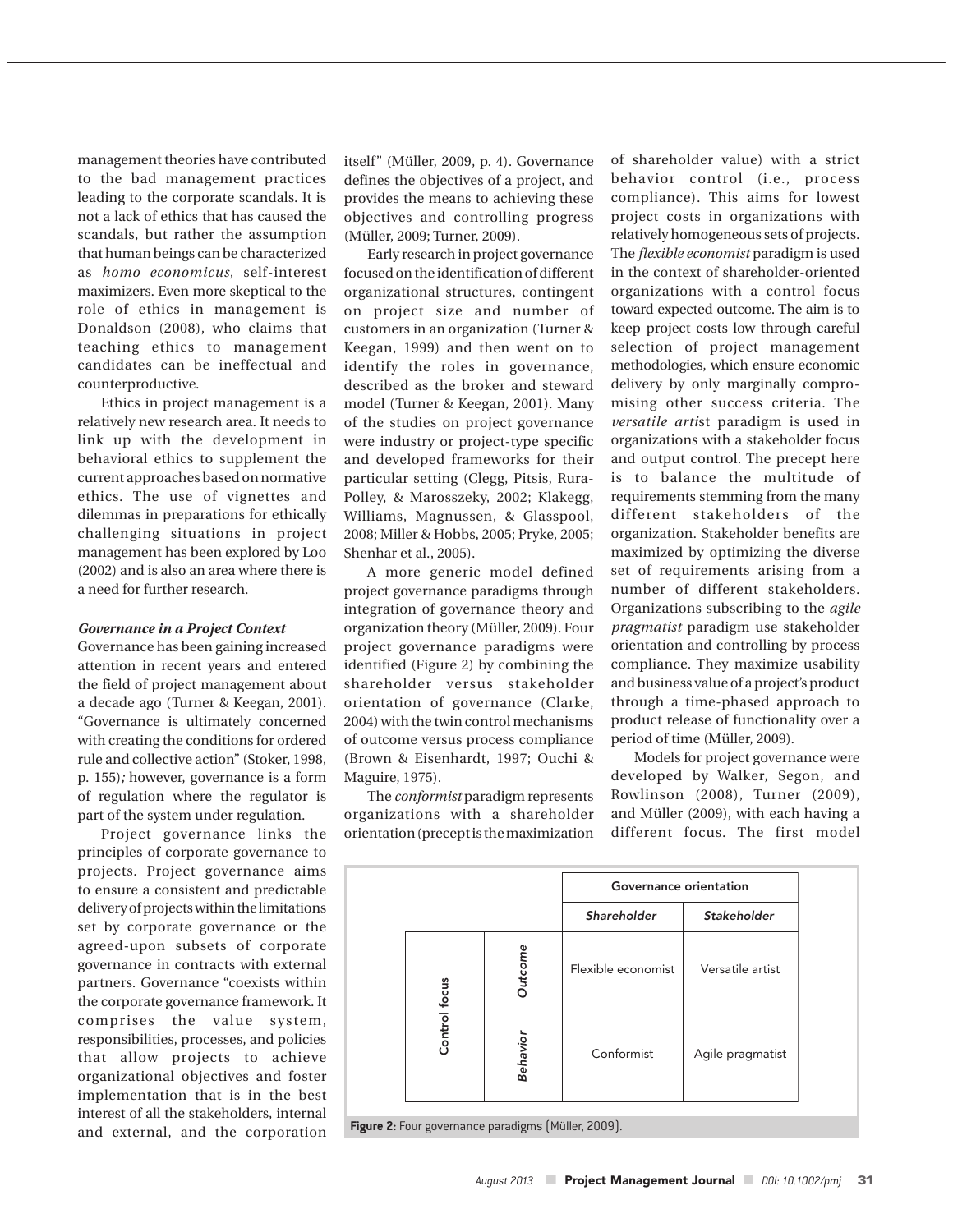emphasizes the distinction between hard and soft aspects in project governance and their particular impact on accountability and transparency in execution. The second model emphasizes the processes and roles in project governance, outlining the roles of sponsor, steward, project manager, and project owner, and the associated processes that link these roles from preproject stages through postproject evaluation. The third model uses governance paradigms as the link between the ways organizations govern their projects (endeavors to accomplish outcome) with their governance of project management (the quality and quantity of project management done in an organization) to identify different approaches in different paradigms.

Little is found in the project governance literature in terms of the research questions stated in the introduction section. Trust and ethics are assumed ingredients of the various models and frameworks but are not explicitly addressed by the writers, and this indicates the need for an exploratory investigation into the research questions.

### **Methodology**

This study identifies possible ethical issues in projects and then investigates ethical decision making related to these issues within different project governance settings. The study is conducted from the perspective of project managers. To understand project managers' decision making requires a subjective ontological position, which aims for sense-making of project managers' decisions in their particular governance context, thus understanding the subjective ontology of project managers. Research on sensitive subjects, such as ethical issues, runs the particular risk that informants provide merely *institutionalized standard talk* or *politically correct answers* (Alvesson & Kärreman, 2007). To filter that out, the chosen methodology must provide for critical and reflective action on the side of the researcher. Therefore, a social constructionist perspective was

taken, which allows for the understanding of the life-world of informants through critical sense-making of their meanings and reasoning in context.

A nontraditional reflexive and abductive methodology, known as *mystery construction* developed by Alvesson and colleagues (e.g., Alvesson & Kärreman, 2007; Alvesson & Sköldberg, 2009) was used. This approach "recognizes the [socially] constructed nature of empirical material and [. . .] advocates a light or moderate version of constructionism, assuming that something is going on out there and there may be better or worse ways of addressing things, but also that frameworks, preunderstandings, and vocabularies are central in producing particular versions of the world" (Alvesson & Kärreman, 2007, p. 1265). The two-step method first aims for discovery of mysteries, that is, phenomena or parts of phenomena that are not adequately explained by or are contrary to existing theory. The second step comprises the solution of the mystery through reflexive reasoning. A salient feature of this is what Alvesson and Kärreman (2007) call *reflexion.* In the first step, the researchers reflect on the results; then, in the second step, they conduct a reflection on the reflection. While the first step is often done in qualitative studies, the second step is rarely part of qualitative studies and has been instrumentalized here; this makes the method distinct from the grounded approaches suggested by, for example, Van de Ven (2007). The method requires (p. 1269):

- A flexible theoretical framework requiring multiple readings of the talk, the behaviors, the events, and the documents, and
- A reflexive approach to empirical material that encourages alternative constructions and the selfcritical interpretations of one's own paradigmatic, political, theoretical, methodological, and social predispositions.

The chosen methodology emphasizes the need for subjectivity and existing theoretical frameworks on the side of the researchers in order to reconstruct the life-world of the interviewees, as Alvesson and Kärreman (2007, p. 1268) state:

Contrary to conventional wisdom, we think that it is fruitless, even counterproductive, to attempt to minimize the influence of theory and subjectivity. These should not be denied and hidden but should be reflexively and self-critically cultivated and mobilized, reinforcing the ability to discover interesting research issues.

They suggest an abductive approach combining (1) application of an established interpretive rule (theory), (2) observation of the empirical phenomena in light of that rule, and (3) imaginative articulation of a new interpretive rule (theory), where

The process of engagement [of the researchers], in which the languages and theories of the researcher are activated, is central. This view differs from a position aiming to passively mirror reality—for example, through collecting data and coding, processing, and trying to "discover" the facts and meanings that are assumed to be present. (Alvesson & Kärreman, 2007, p. 1269)

This is in line with other contemporary developments in organizational research methods, such as those by Lorino, Tricard, and Clot (2011, p. 778) who refer to Wittgenstein's differentiation between narrative hypotheses and empirically testable propositions when stating that "the abductive step provides non-testable narrative hypotheses. Deductive and inductive reasoning then develop them into testable propositions, to validate the story, not as a 'true representation of the world,' but as a viable way to rebuild experience."

Rather than following traditional ways of measuring, codifying, and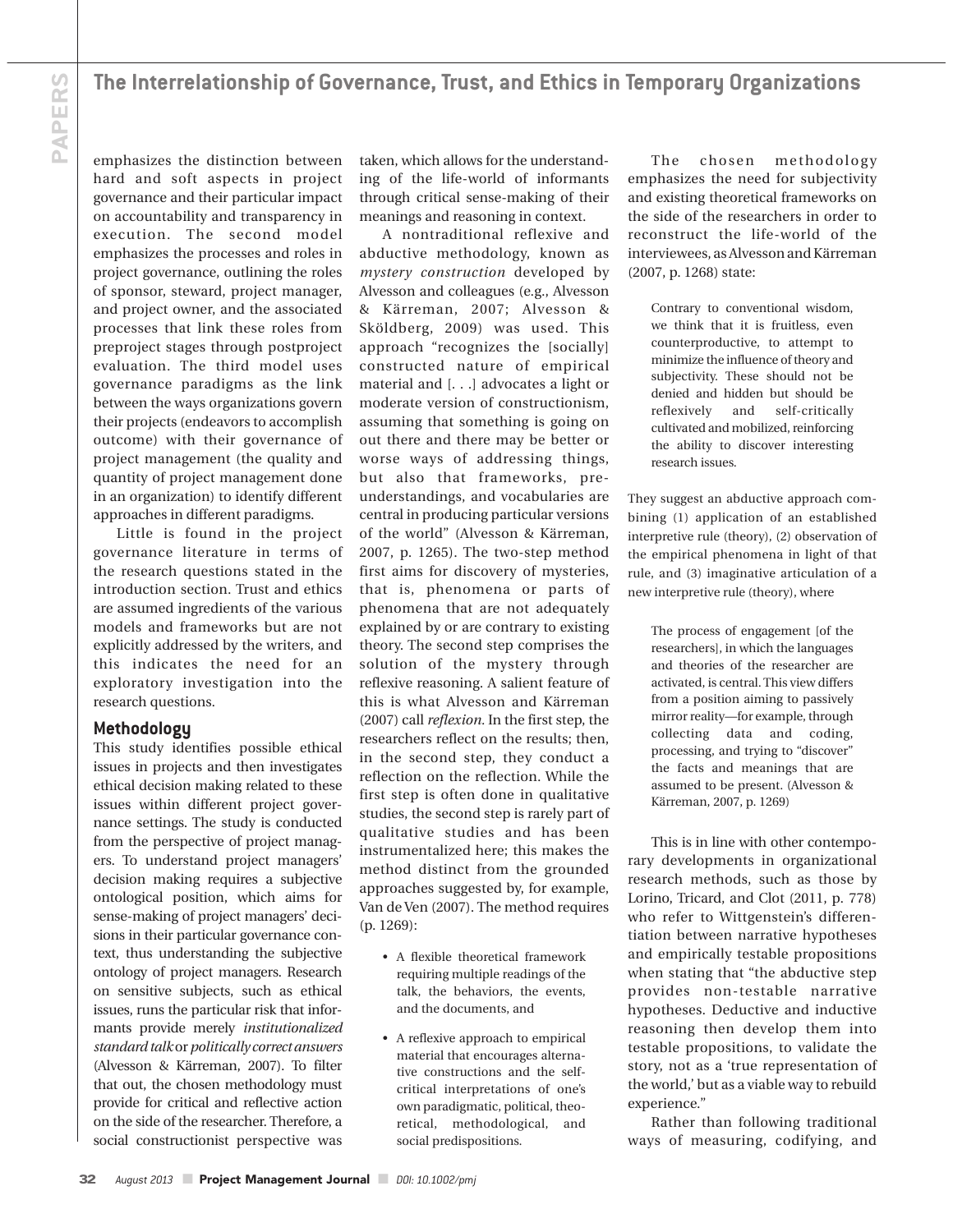checking the method recommends that "the researcher's pre-understanding, including his or her academic framework(s), may be used as a tool that opens up a dialogue with the empirical material" (Alvesson & Kärreman, 2007, p. 1269), and

Reflexivity can be encouraged by using various theoretical perspectives and metaphors, listening to alternative voices of the research subjects, imagining multiple reader groups, considering different political interests and research purposes (emancipation, thick description, better management), trying to consider oneself in various identity positions (gender, ethnicity, class), working with co-researchers from another background or with a different theoretical framework, and thus increasing the chance to be challenged when encountering empirical material. The dialogue among framework, researcher, and empirical material should be, whenever possible, multilingual. (Alvesson & Kärreman, 2007, p. 1270)

This process was followed by establishing a diverse group of researchers in terms of experience (as researcher), tenure (from postdoctorate to senior-level professors), industry background, cultural background (six researchers from five different countries and three different continents), and age (from 30 to 70).

In a similar way, the analysis followed the suggestion by Alvesson and Kärreman (2007):

Self-critique and reflexivity are important elements here, as antidotes to the tendency to be carried away by the prospect of constructing a true mystery. Reflexivity may also mitigate the risk of being insufficiently careful in monitoring the empirical grounding and potential theoretical value of the claim to mystery. (p. 1272)

To that end, the research team accomplished the main objective of this approach, which is "structuring the research process in ways as illustrated by the model facilitates interplay among theory, researcher subjectivity, and empirical options that can encourage theoretical development through problematizing exiting theory" (Alvesson & Kärreman, 2007, p. 1272).

The move from individual reflections to joint reflexivity is achieved by the researchers jointly reflecting on their reflections through discourse, thereby actively seeking alternative explanations and converging on a consensus explanation of the phenomenon, which covers the interviews and assessed cases (Alvesson & Sköldberg, 2009). This discourse goes through four stages to develop propositions; it starts with the emergence of statements (i.e., it reaches what Foucault calls the "threshold of positivity"), which are then verified and assessed for coherence in order to develop dominating knowledge (i.e., "threshold of epistemologization"), which are then tested for their acceptance within the realm of science and their possibility to be phrased as propositions (i.e., "threshold of scientificity") to finally identify their axioms and elements that allow for formulating the propositions (i.e., "threshold of formalization") (Foucault, 1972, pp. 205–206).

#### *Data Collection*

Nine case studies were conducted, including 28 interviews, review of existing policies, and process descriptions of some of the case companies, as well as collection of additional material, such as reports or other artifacts as they relate to the study.

A holistic multiple-case design with a single unit of analysis in the sense of Yin (2009) was chosen. This replication logic design allows for a combination of within-case and across-case analyses, thus the identification of the commonalities across cases. The sampling approach aimed for maximizing a variety of cases in order to identify underlying commonalities of a more general nature.

Table 3 shows the case companies, roles that were interviewed, and the number of interviews. Four cases were done in both Europe and Australia and one in China.

In seven of the nine case companies, the interviews were held with project sponsors or upper management, program managers, and project managers. In two case companies, only project managers were interviewed. Two sets of interview questions were developed, one addressing project sponsors and the other project managers. Following Alvesson and Kärreman (2007), we did not assume that the interviewees were reporting authentic experiences but saw

the subject as a politically motivated producer of what are, for him or her, favorable "truths" or as a person repeating institutionalized standard talk about a specific theme. Thus, interview talk can be seen as useful for a study of political action or the circulation of discourse, rather than for a study of the experiences, meanings, and beliefs of individuals*.* (p. 1269)

In each of the companies, a contact person was identified and interviewed first in order to subsequently decide on the eligibility of the company for the study. The contact persons then identified further interviewees. All interviewees were informed about the study and invited to the interview through a study brief. After their acceptance of the invitation, they were provided with a potential list of questions and some examples of the types of ethical issues in projects.

The questions covered general information about the informant and the projects he or she is involved in, plus details on:

• Examples of *ethical dilemma*, and the selection of one particular dilemma for further investigation, as well as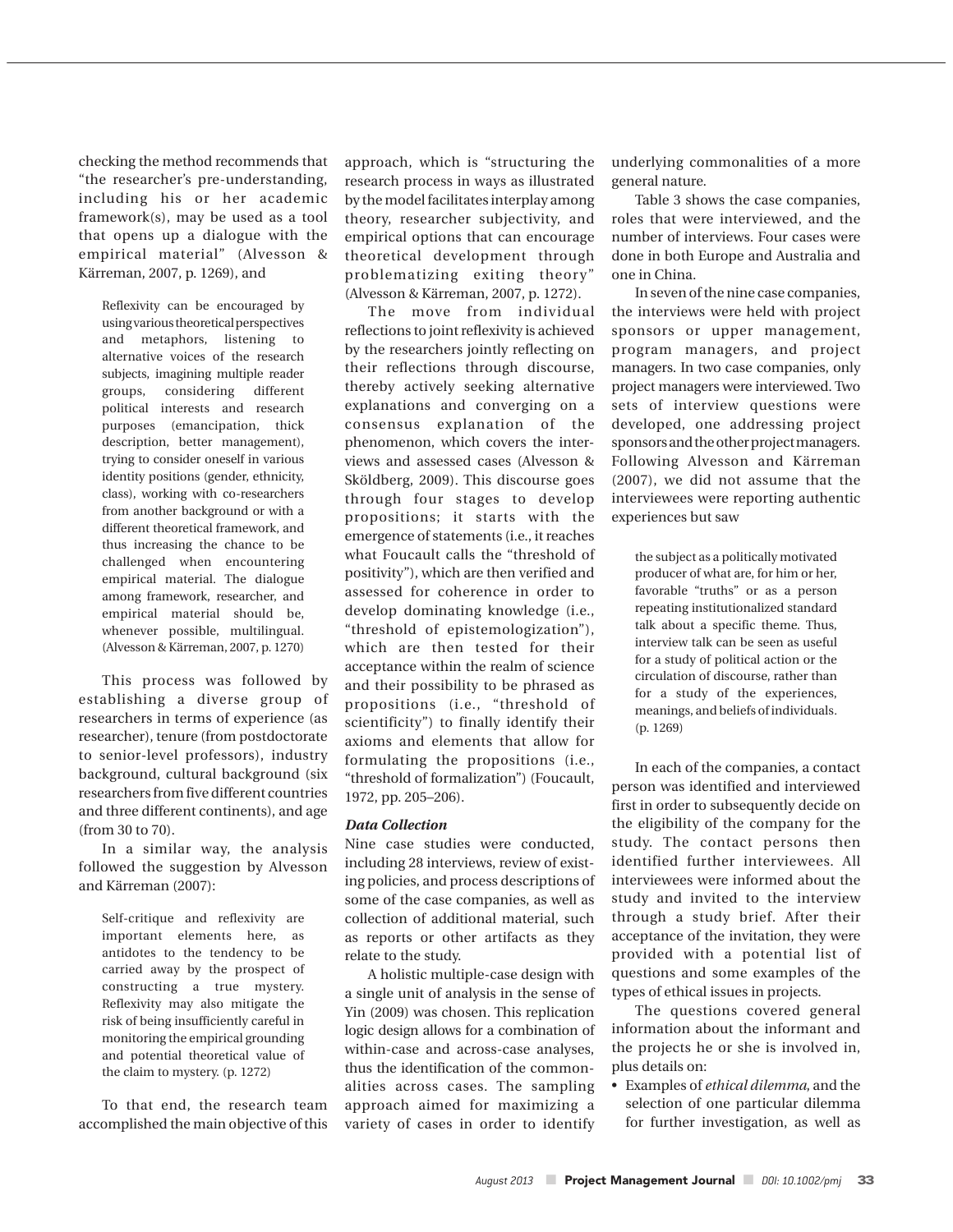PAPERS **PAPERS**

### **The Interrelationship of Governance, Trust, and Ethics in Temporary Organizations**

|        | <b>Organization</b>                                                      | <b>Region</b>             | <b>Roles Interviewed</b>                                    | <b>Number of</b><br><b>Interviews</b> |
|--------|--------------------------------------------------------------------------|---------------------------|-------------------------------------------------------------|---------------------------------------|
| Case 1 | Oil and Gas 1                                                            | Northern<br>Europe        | CEO, project manager, PMO member                            | 6                                     |
| Case 2 | Oil and Gas 2                                                            | Northern<br>Europe        | Vice president of finance, project<br>manager               | 2                                     |
| Case 3 | Government institution                                                   | <b>Northern</b><br>Europe | Manager of procurement department,<br>project manager       | 2                                     |
| Case 4 | Pharmaceutical manufacturer                                              | China                     | Manager of PMO, manager quality,<br>project managers        | $\overline{\phantom{0}}$              |
| Case 5 | Subsidiary of European aluminum company                                  | Australia                 | Project managers                                            | 2                                     |
| Case 6 | Subsidiary of U.S.-based information<br>technology firm                  | Western<br>Europe         | Project manager                                             | 1                                     |
| Case 7 | Property services department in a university                             | Australia                 | Client (project owner), program<br>manager, project manager | 4                                     |
| Case 8 | A change management consultancy firm with<br>an architectural background | Australia                 | Senior executive (project owner),<br>project manager        | 2                                     |
| Case 9 | Subsidiary of a U.S.-based firm supplying IT<br>hardware and solutions   | Australia                 | Project owner, project and portfolio<br>manager             | 2                                     |
|        | Table 3: Case study details.                                             |                           |                                                             |                                       |

the level of flexibility the project manager/sponsor has in solving ethical issues.

- The formal and informal limitations or guidance received through the governance structure for the response to the ethical dilemma, the possible and actual approaches to reporting, as well as the reaction after the reporting of ethical issues.
- The level of confidence that stakeholders have in the decision made by project sponsors/managers and how ethical decisions have impacted the trust between these parties.

The questions were tested within the team of researchers and some of their colleagues for validity, appropriateness, and sequencing. With the exception of one telephone interview by one researcher alone, all interviews were held face-to-face and in pairs of researchers, in which one researcher took notes while the other led the discussion with the interviewee. All face-to-face interviews were taperecorded for future analysis.

#### *Data Analysis*

As previously noted, the analysis followed the process suggested by Alvesson and Kärreman (2007) to deconstruct the data to identify explained and unexplained phenomena for further systematic analysis for the development of new understanding and (re)solutions for the unexplained.

All interview notes were typed up and distributed to the six-person research team before analysis. In an analysis workshop, the researchers started by presenting their particular case company, the interview data, and other information collected, as well as their own reflections on the case. Subsequently, the group of researchers reflected on the individual case until consensus on the interpretation was reached. In a second step, the group analyzed the reflections to develop a reflexive theory. This was done by

developing propositions and refining them in light of each individual case.

*Validity, Reliability, and Ethical Issues*

Validity and reliability in the case studies were addressed using the suggestions of Yin (2009). For that construct, validity was addressed by using multiple informants and gaining access to the best informants possible. Internal validity was achieved through explanation building and external validity through replication logic in multiple cases. Reliability was achieved through use of a common case study protocol for all researchers and all cases.

Ethical issues were addressed by the researchers being aware of the sensitive nature of the questions asked and related carefulness in discussing the interviewees' ethical issues. Informed consent by the interviewees was aimed for through careful explanation of the study and its goals, and also by informing them about their right to stop the interview at any time, that no personal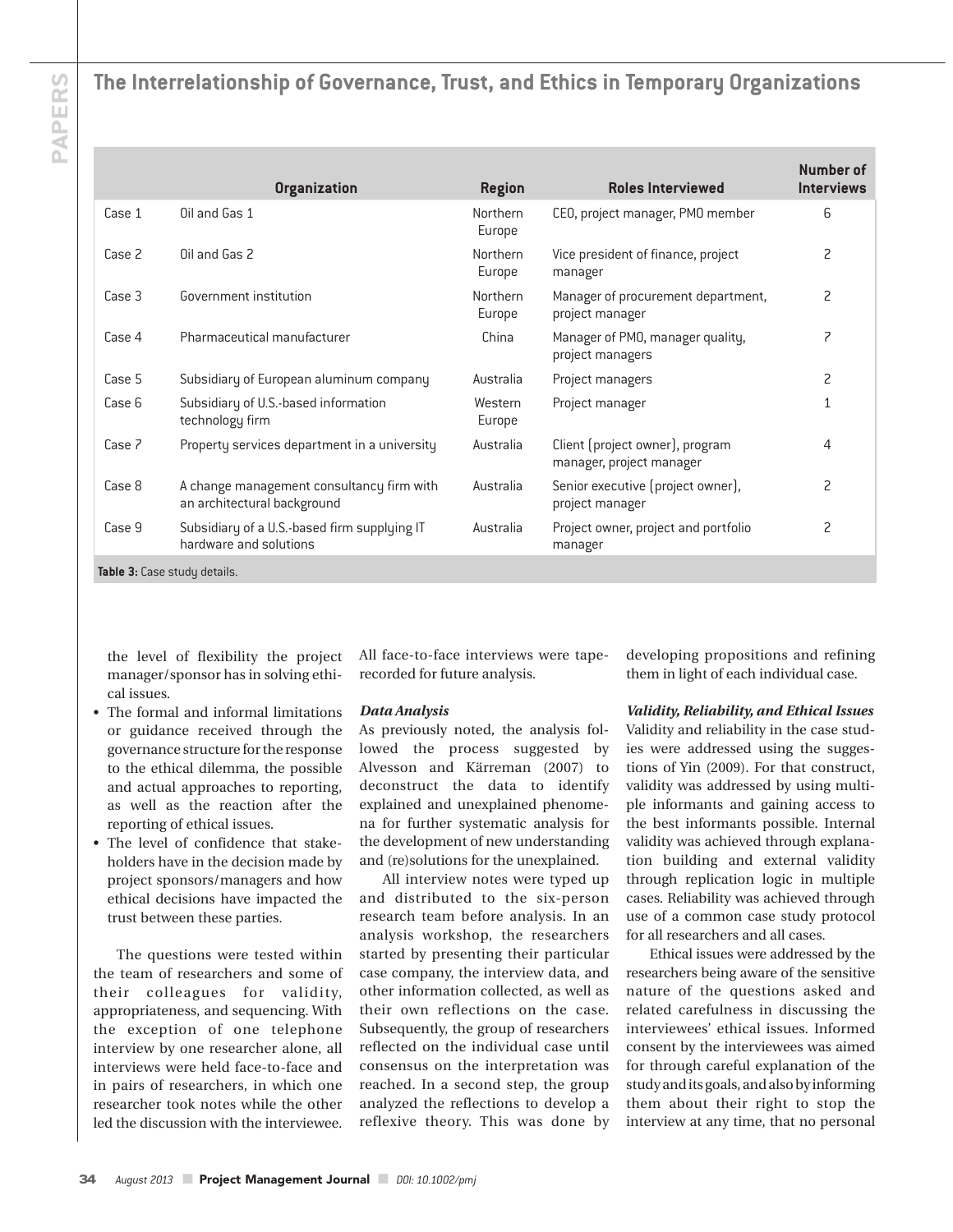data would enter the analysis, and that no reported results would be traceable back to companies or individuals.

### **Analysis and Results**

The first research question addresses the types of ethical dilemmas experienced by projects. The reported ethical issues, which lead to dilemmas in ethical decision making, can be categorized into:

- 1. *Transparency issues.* These were the most often reported ethical issues. Project managers were reluctant in reporting project performance issues (potentially causing cost and schedule overruns):
	- T1: In hope of being able to balance costs through reduced functionality of the product.
	- T2: In hope of recovering through other means at some time in the future.
	- T3: In fear of project termination.
	- T4: In fear of face-loss by admitting planning mistakes.
	- T5: In fear of losing their bonus or other incentives.
	- T6: Because of uncertainty about proper timing for escalation.
- 2. *Relationship issues*. These emerge from or impact on interpersonal relationships, such as:
	- R1: Closeness in the relationships between buyers and suppliers, leading to invitations, gifts, and private ties, where it is difficult to identify the borderline between gift and bribe.
	- R2: Expatriates' inappropriate contact with locals in some countries.
	- R3: Having to replace low performing or not accepted team members.
	- R4: Finding out about past unethical behavior of a current supplier.
	- R5: Allocating a job to the project manager to complete as part of a takeover, leading to loss of the project manager's job.
	- R6: Inability of a project manager to tell colleagues what will happen to them due to confidentiality required in a company takeover.
- 3. *Optimization issues*. These arise from the question of whether to optimize

the project toward the sponsor/company or project manager objectives, as well as distribution of risks and benefits:

O1: Delivery of projects as planned or at best value for the customer.

- O2: Switching between existing and new suppliers, that is, knowing about the weaknesses of existing suppliers versus believing the promises of possible new suppliers.
- O3: Appropriateness of quality criteria; that is, using existing quality criteria for acceptance while knowing that higher quality criteria would be possible, but may be detrimental to project acceptance
- O4: Using the safety standards of the project's or team members' home countries or the local standards of the country in which they work.
- O5: Pushing consultants toward 100% billable utilization to achieve company objectives, while knowing that this includes large amounts of unpaid work during leisure time
- O6: Expectation from sales that underquoted project costs would be recovered by the project or delivery manager as a change order.

These issues lead to four types of dilemmas in project managers' decision making; these are listed in Table 4, along with examples for the cases.

Research Question 2 asks for the ethical implications of different governance structures. Table 5 cross-references the dilemmas with the ethical issues in different governance structures and provides an overview of the remedies put in place by the organizations. Governance is categorized using the four paradigms described in Figure 1:

 • *Outcome control with shareholder orientation.* The governance approach of these cases includes low levels of control and builds on trust as a substitute for control. Reporting is minimized to approximately one report per year and little surveillance in form of audits in the case of no escalated issues;

however, it is expected that issues will be escalated when they arise.

- *Outcome control with stakeholder orientation.* The governance approach in these cases includes medium levels of control and builds on monthly reporting and scheduled meetings for status reporting and issue handling. Surveillance is kept low because the sponsor and project are at different locations.
- *Behavior control with a stakeholder orientation.* These cases involve high control and surveillance because this governance approach builds on strict adherence to the existing processes, formal controls, and immediate escalation of issues. Surveillance is enabled through geographic proximity of the partners.
- *Behavior control with shareholder orientation.* Cases assessed in this paradigm use high levels of control and surveillance and strict conformance with existing processes. Surveillance is done through formal control systems, which act as a "closed control system" across the organization.

The three types of ethical issues emerge in all governance structures; however, the resulting dilemmas show patterns (see Table 5) with

- A slight dominance of transparency issues underlying the emergence of dilemmas 1 and 2 in all but the conformist governance paradigm.
- A dominance of relationship issues underlying dilemmas 2, 3, and 4, albeit in different governance paradigms. Relationship issues under the flexible economist and agile pragmatist are associated with dilemma 2, whereas the same issues are associated with dilemmas 3 and 4 under the versatile artist paradigm.
- Optimization issues are associated with all types of dilemmas; however, within each paradigm they are associated with a different dilemma.

Table 5 also shows the ways organizations address these ethical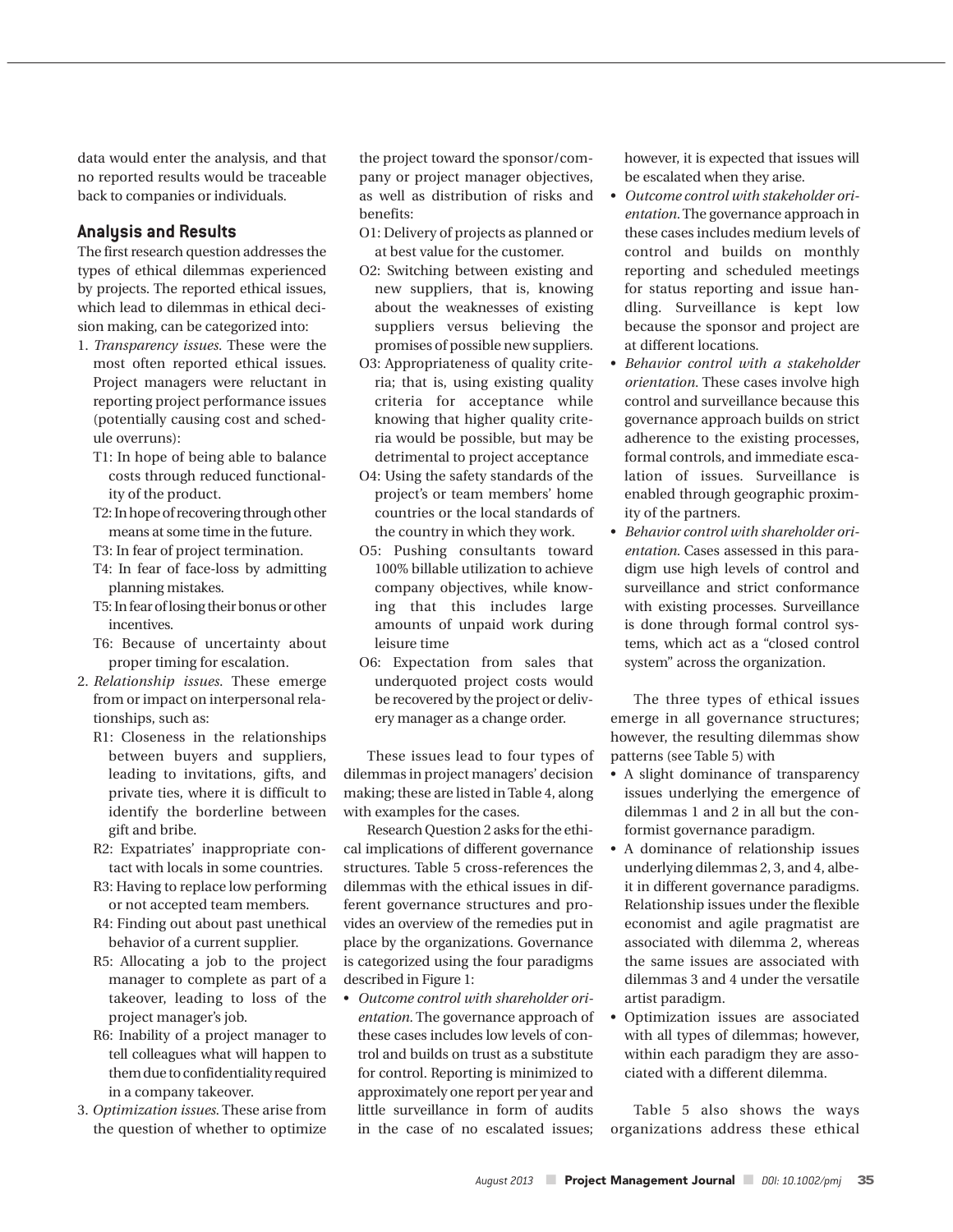| <b>Type of Dilemmas</b>                                                                                | <b>Example</b>                                                                                                                                                                                                                                                                                                                                                                                                                                 |
|--------------------------------------------------------------------------------------------------------|------------------------------------------------------------------------------------------------------------------------------------------------------------------------------------------------------------------------------------------------------------------------------------------------------------------------------------------------------------------------------------------------------------------------------------------------|
| Dilemma 1: There is a conflict<br>between two equally valid ethical<br>choices.                        | Ethical issue T4 in cases 1 and 4: In both cases, the project manager can report the budget<br>overrun now, that is, early in the project (which implies a face loss because of improper plan-<br>ning by him or her), or report it toward project end (which implies a face loss because of poor<br>project cost management). Both alternatives are equally undesirable, but valid.                                                           |
| Dilemma 2: There is a conflict<br>between what is ethically correct<br>and what the company policy is. | Ethical issue R1 in case 3: After years of collaboration and a friendly relationship, the supplier<br>invites the project manager repeatedly to dinners, and events such as golf tournaments.<br>Although the latter is turned down (or self-paid by the project manager) because of company<br>policy, it is unclear what quality and quantity of dinners cross the line between presents and<br>bribes with respect to the company's policy. |
| Dilemma 3: There is a conflict<br>between what is ethically correct<br>and what the law dictates.      | Ethical issue R2 in case 2: An expatriate project manager having contact with a local female.<br>Although this is ethically correct and accepted in his home country, it is against the law in the<br>host country.                                                                                                                                                                                                                            |
| Dilemma 4: There is a conflict<br>between what is legally correct and<br>company policy.               | Ethical issue 05 in case 6: Objectives for consultants in the international company are set at<br>100% billable utilization in customer projects. This company policy leads to large amounts of<br>unpaid administrative and other unbillable work, done during the consultants' leisure time.<br>Thus, total work time conflicts with maximum work hours defined in some of the countries<br>the company operates in.                         |

**Table 4:** Types and examples of ethical dilemmas.

issues. In outcome-controlled structures, transparency and relationship issues are addressed by sporadic audits for shareholder-oriented organizations, and fostering of formal and informal communication among partners, plus training in business ethics in stakeholder-oriented organizations. Too much informal communication can lead to relationship issues, which are addressed through more formal means, which include organizationwide, 24-hour hotlines for reporting ethical issues, training of team members and managers in ethical behavior and related company policies. Behavior controlled organizations emphasize process compliance for both shareholder and stakeholder-oriented organizations.

Optimization issues are addressed through training and consulting in outcome/shareholder-oriented organizations, and formal organizational policies and interpretation of laws in outcome/stakeholder organizations. Behavior-controlled organizations rely on policies, plus escalation procedures and interpretation of law in stakeholderoriented organizations, and tight control procedures in shareholder-oriented organizations. Optimization issues give rise to another two dilemmas: deciding for what is ethically or legally correct versus what provides the greatest economic returns to the decision maker or the organization. This is mainly addressed through the organization's culture and its underlying morale.

Research Question 3 asks how project governance structures can be used to build trust between the project managers and the governance structure. The findings identified an ex-ante stage and an ex-post stage of the relationship.

#### *Ex-ante—Prerequisites of the Governance Structure*

The interviews identified a number of attributes of a governance structure, which serve as prerequisites for being trusted and accepted by the project managers working with it. The governance structure influences ex-ante trust in the following ways:

- Freedom to act:
	- The governance structure needs to allow people sufficient flexibility to face challenges. If it controls project managers too strongly or requires too much process adherence, then they have no room for decision making. Thus, they are not given the chance to decide on

their own; the decisions are predetermined by the structure.

• If the governance structure is too strong (as previously described), project managers will not have the flexibility to address ethical questions by themselves and either mechanically do as the system tells them to do or start questioning the legitimacy of the decisions predetermined by the system. In both cases, this leads to a spiral of mistrust in the governance structure.

This was illustrated by Case 6. The company's governance structure tries to precisely prescribe how people should behave, ultimately leading to a lack of trust, as the interviewee stated: "The challenge is to maintain the trust."

- Appropriateness of the governance structure for the issue at hand:
	- The governance structure must allow project managers to refer their challenges to the governance structure and seek for ethically appropriate decisions. Thus, it must be sufficiently wide in scope and flexible enough in application to cover a wide range of unforeseen circumstances and provide guidance for events that are outside the present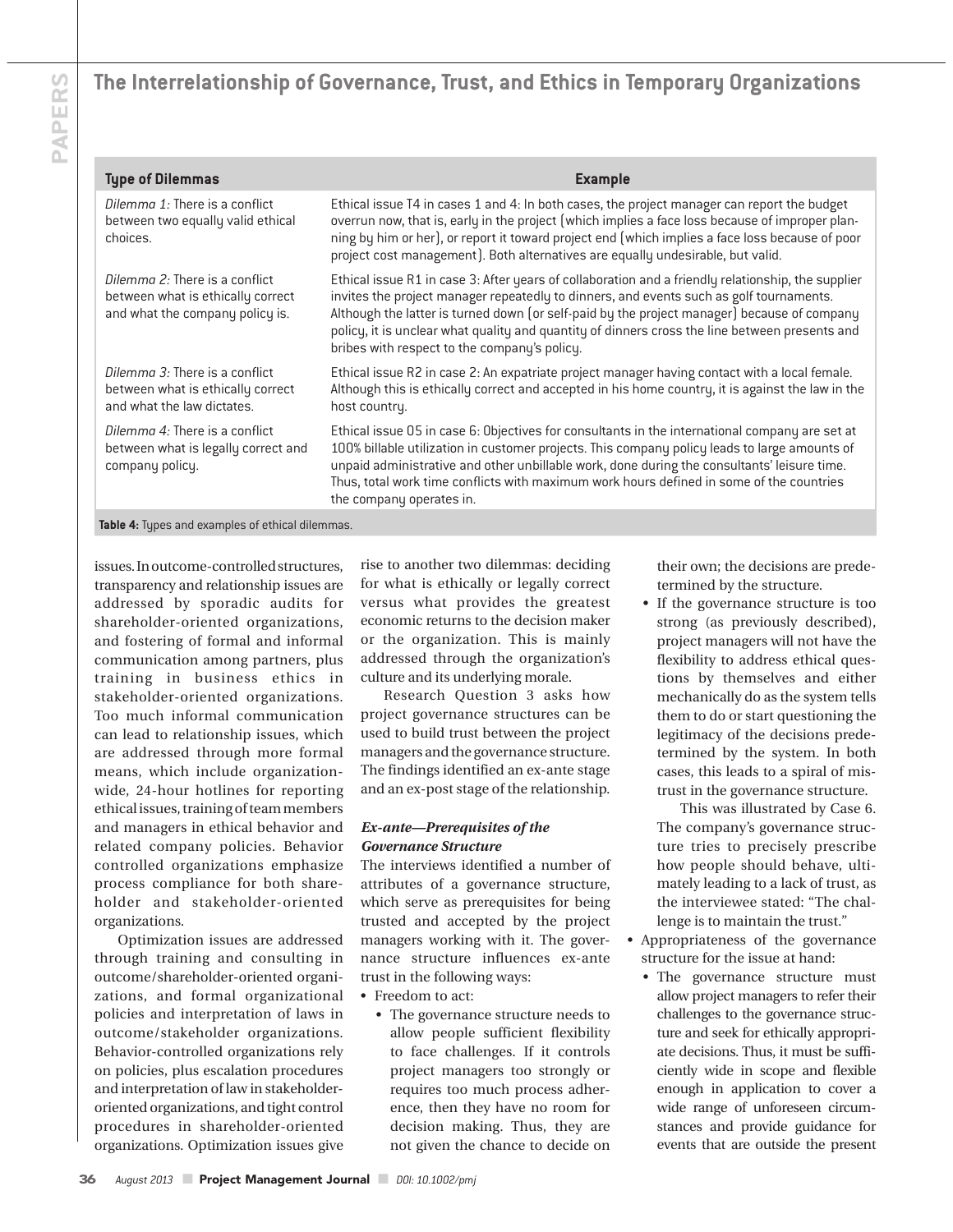| <b>Governance Paradigm</b><br>(Precept)                                                 | <b>Flexible Economist Agile Pragmatist</b><br><b>Outcome Control</b><br><b>With Shareholder</b><br><b>Orientation</b><br>(maximizing value<br>for sponsor) | <b>Behavior Control</b><br><b>With Stakeholder</b><br><b>Orientation</b><br>(following the<br>process) | <b>Versatile Artist</b><br><b>Outcome Control</b><br><b>With Stakeholder</b><br><b>Orientation</b><br><b>(balancing diverse</b><br>requirement) | <b>Conformist</b><br><b>Behavior Control With</b><br><b>Shareholder</b><br><b>Orientation</b><br>(following the<br>process) |
|-----------------------------------------------------------------------------------------|------------------------------------------------------------------------------------------------------------------------------------------------------------|--------------------------------------------------------------------------------------------------------|-------------------------------------------------------------------------------------------------------------------------------------------------|-----------------------------------------------------------------------------------------------------------------------------|
| Dilemma 1: Conflict between two<br>equally valid ethical choices                        | Transparency<br>(case 3:T1)                                                                                                                                | Transparency<br>$\left(\text{case } 4: 74\right)$                                                      | Transparency<br>(case 1: T2, T4, T5)                                                                                                            |                                                                                                                             |
|                                                                                         | Optimization<br>$\sqrt{case 3:01}$                                                                                                                         | Optimization<br>[case 4: 01, 02]                                                                       | Relationship<br>(case 8: R5, R6)                                                                                                                |                                                                                                                             |
| Dilemma 2: Conflict between what is<br>ethically correct and the organization's         | Relationship<br>$\{case 3: R1\}$                                                                                                                           | Optimization<br>$\{case 4: 03\}$                                                                       | Transparency<br>(case 1: T3, T6)                                                                                                                |                                                                                                                             |
| policy                                                                                  |                                                                                                                                                            | Relationship<br>[case 4: R3;<br>case $7: R1;$<br>case 9: R3)                                           |                                                                                                                                                 |                                                                                                                             |
| Dilemma 3: Conflict between what is<br>ethically correct and what the law dic-          |                                                                                                                                                            |                                                                                                        | Relationship<br>(case 2: R2)                                                                                                                    |                                                                                                                             |
| tates                                                                                   |                                                                                                                                                            |                                                                                                        | Optimization<br>(case 5:04)                                                                                                                     |                                                                                                                             |
| Dilemma 4: Conflict between what is<br>legally correct and the organization's<br>policy |                                                                                                                                                            |                                                                                                        | Relationship<br>[case 5: R4]                                                                                                                    | Optimization<br>[case 6: 05, 06]                                                                                            |
| Organizational remedies to ethical<br>issues:                                           |                                                                                                                                                            |                                                                                                        |                                                                                                                                                 |                                                                                                                             |
| Transparency issues                                                                     | Sporadic audits and<br>site visits                                                                                                                         | Process<br>compliance                                                                                  | Periodic and formal<br>reporting with fol-<br>low-up meetings                                                                                   | Process<br>compliance                                                                                                       |
|                                                                                         | Policies                                                                                                                                                   |                                                                                                        |                                                                                                                                                 |                                                                                                                             |
| Relationship issues                                                                     |                                                                                                                                                            |                                                                                                        | Informal meetings<br>Trainings in busi-                                                                                                         |                                                                                                                             |
|                                                                                         |                                                                                                                                                            |                                                                                                        | ness ethics                                                                                                                                     |                                                                                                                             |
|                                                                                         |                                                                                                                                                            |                                                                                                        | 24-hour ethics hot-<br>line                                                                                                                     |                                                                                                                             |
| Optimization issues                                                                     | Training/consulting<br>about expected<br>behavior                                                                                                          | Escalation to                                                                                          | Policies<br>Interpretation of                                                                                                                   | Policies                                                                                                                    |
|                                                                                         |                                                                                                                                                            | manager<br>Policies                                                                                    |                                                                                                                                                 | "Closed loop" control<br>system                                                                                             |
|                                                                                         |                                                                                                                                                            |                                                                                                        |                                                                                                                                                 |                                                                                                                             |
|                                                                                         |                                                                                                                                                            | Interpretation of<br>laws<br>laws                                                                      |                                                                                                                                                 |                                                                                                                             |
| <i>Note.</i> $\left( \ \right)$ = case number and type of ethical issue.                |                                                                                                                                                            |                                                                                                        |                                                                                                                                                 |                                                                                                                             |
|                                                                                         |                                                                                                                                                            |                                                                                                        |                                                                                                                                                 |                                                                                                                             |

**Table 5:** Types of ethical issues and dilemmas under different governance structures, plus organizational remedies.

scope of the system. Furthermore, it must address project managers in the particular language of their profession to allow them to link a decision-making situation to the system and its contents.

- If the governance structure works to resolve the challenges the project manager is facing, then it builds trust and the project manager will continue to use the governance structure in similar situations in the future.
- However, if the governance structure does not provide sufficient guidance or its suggestion is even in conflict with the law or the moral standards of the project manager, it can lead to a spiral of mistrust and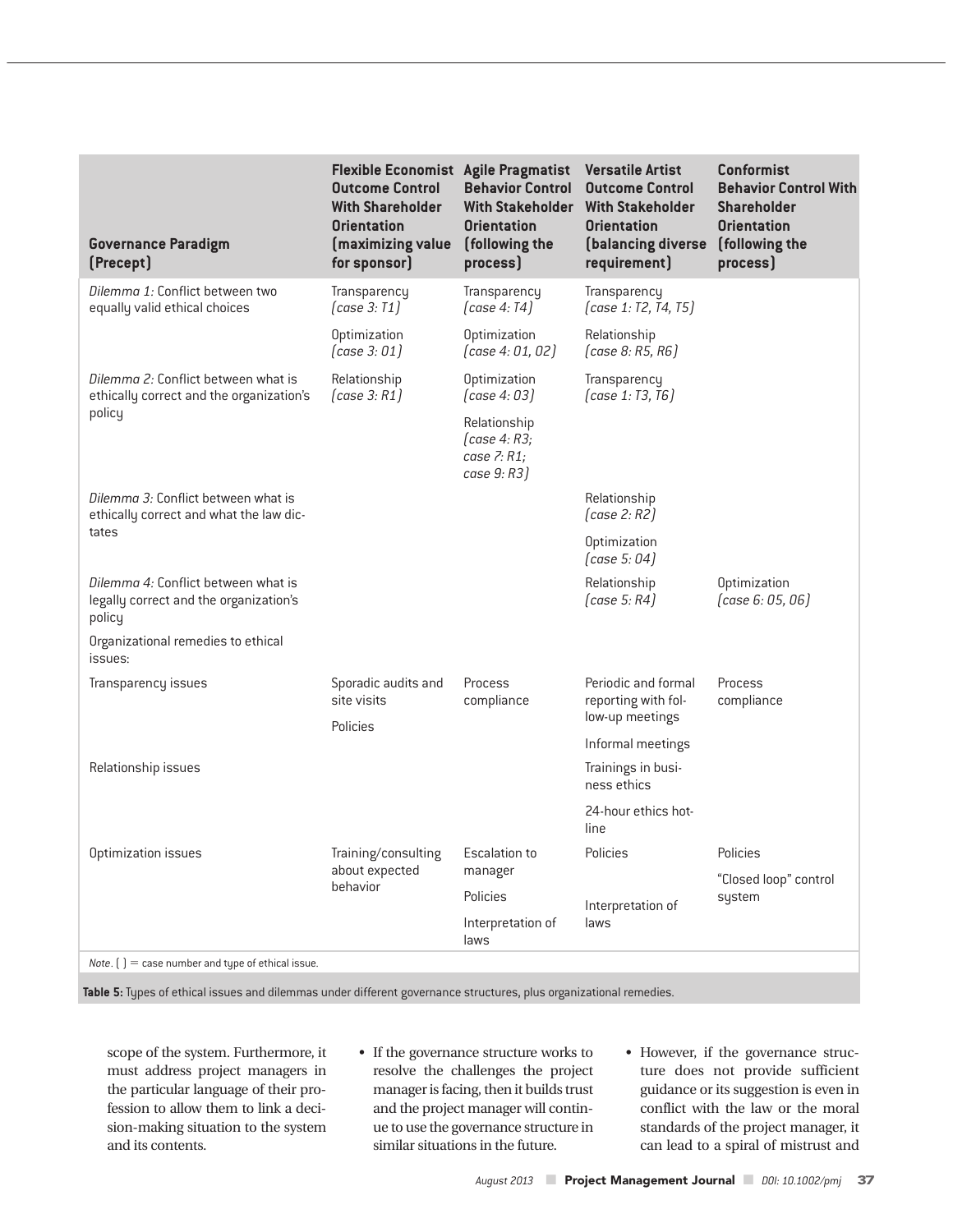

circumvention of the governance structure in the future.

This was illustrated by Case 5. A contractor to the project made a claim. With the help of the project manager, the claim was approved through the hierarchies and paid by the project manager's company. Later, the project manager found out that the claim was false. "They were just trying to make extra money" (interview note). The project manager had faced an ethical issue and the governance structure attempted to give the project manager guidance to resolve the issue, but the guidance would have disturbed the relationship with the contractor. Instead, the project manager did not tell the contractor of his finding, "He is holding it back to use to counter future claims" (interview note). The governance structure did not give appropriate guidance. It was too narrow and not flexible enough. Therefore, the project manager circumvented it.

### *Ex-post—Trust as the Mechanism to Link Governance Structure and Project Managers*

Trust was addressed by the interviewees in two different ways:

- *System trust.* This represents the extent to which project managers trust the governance structure as a system. It is a function of the trustworthiness of the governance structure, thus the project manager's belief about the ability, benevolence, and integrity of this structure, given to it by its creators.
- *People trust.* This represents the extent to which the governance structure (or their creators) trusts the project managers. This is a function of the trustworthiness of the project managers, thus the belief of the governance structure creators in the ability, benevolence, and integrity of the project managers.

Throughout the case studies it was found that both types of trust are needed in order for the governance structure to provide an appropriate framework for decision making. Interviewees indicated that the governance structure should provide a framework and not a "straitjacket" (i.e., being too prescriptive). This implies some level of decision making authority to be delegated to the project manager in order for the governance structure to function. An example of this is case 5, as described above. The governance

structure did not trust that the project managers could decide for themselves within a framework of possible decisions given by the structure. Rather than that, the structure prescribed a decision, which was inappropriate in the eyes of the project manager. This made the project manager lose trust in the system, leading him to circumvent the system.

From that we derive the following propositions (Figure 3):

Proposition 1: In order to be able to delegate the taking-on or facing of challenging situations, the governance structure needs to trust the staff's ability, benevolence, and integrity to make appropriate decisions.

Similarly, the project managers should fulfill the requirements of trustworthiness in order to be trusted by the governance structure. This forms the second proposition:

Proposition 2: In order to act appropriately in the face of challenging situations, project managers need to recognize the challenging situation, evaluate it, decide on an appropriate course of action, and have the ability, integrity, and benevolence to take appropriate action.

With propositions 1 and 2 representing the ex-ante situation, the following describes the flow of actions when a situation for ethical decision making arises.

The governance structure sets the framework for project managers to act, thus providing limitations and guidance. To that end, the governance structure needs to provide help when project managers are caught in an ethical dilemma; hence, project managers need to perceive the governance structure as being trustworthy by the time ethical decision making is required. This leads to proposition 3:

Proposition 3: If staff members feel they cannot act on their own, they need to have trust in the governance structure's ability, integrity, and benevolence to refer the challenging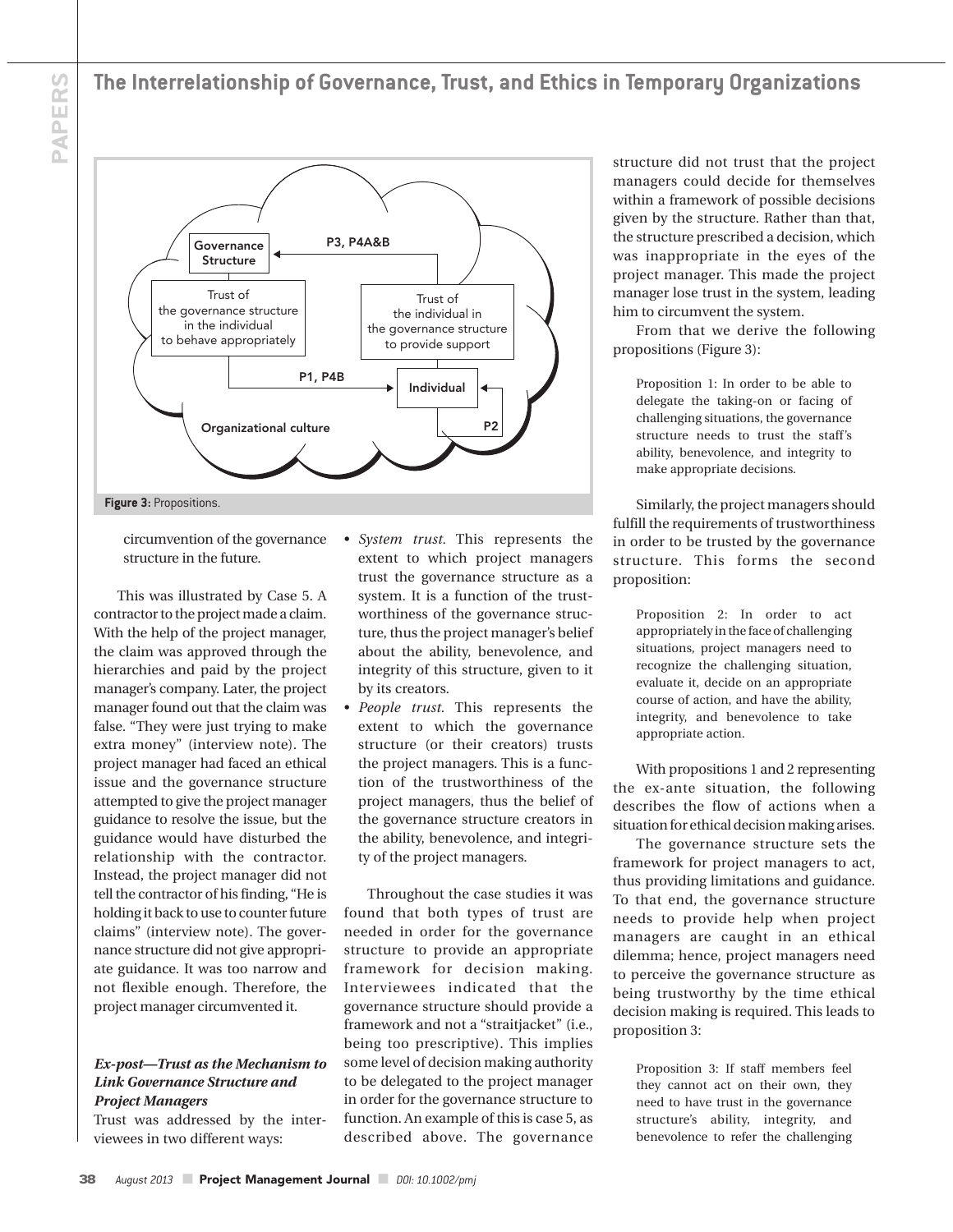situation back to the governance structure.

Once the governance structure has been put to test for resolving the issue at hand, there are two possible outcomes. Hopefully, the governance structure helps the project manager to address the issue in an appropriate manner that supports the existing trust in the governance structure. Otherwise, the governance structure is of little or no help to the project manager, which leads to a loss of trust in the governance structure. This forms propositions 4A and 4B:

Proposition 4A: If the governance structure works to resolve the challenges, it reinforces the trust of the project manager in the governance structure and he or she will continue to use the governance structure.

Proposition 4B: If the governance structure does not work to resolve the challenges, it damages the trust of the project manager in the governance structure. If project managers lose trust in the governance structure, they will start to circumvent the governance structure, and that in turn may damage the trust of the governance structure in the project manager.

### **Discussion**

The study investigated the types of ethical dilemmas faced by project managers and the governance context within which they emerge. The results confirm those of a number of existing studies, but also provide new insights into the phenomena of ethical decision making in the context of different governance structures in temporary organizations, such as projects.

In terms of the approaches presented in Table 1, no distinct priority is given to deontological, consequentialism, or virtue ethics. From a management perspective, normative ethics provides conceptual and theoretical resources for handling

ethical dilemmas in a systematic manner.

The study also validates the distinction within behavioral ethics between bad apples, bad cases, and bad barrels, as presented in Table 2. Ethics in project management is likely to be the most effective when it addresses the factors influencing individual decision making and the potential risks posed by bad apples, as well as the moral issues that occur during project processes and ethical work climate considerations.

The study's results support Victor and Cullen's (1988) findings that different parts of organizations develop different ethical climates, which influence the ethical decision making by individuals. The climates range from informing the members of an organization about what they can do up to what they ought to do. The present study refers to this as different governance contexts and identified the differences in ethical issues and decision making therein.

Trust as a governance mechanism to achieve efficiency was identified by Dyer and Chu (2003) and is similarly identified in this article as a key mechanism for the governance of projects. The dual-dimensional approach to governance using trust and control was identified by Das and Teng (1998) and is supported through the outcome and behavior approaches to governance in the present study. The levels of governance give rise to different types of dilemmas. The need for appropriate information flows to build trust was earlier identified as a major factor for the interaction between the governance structure and the individual. This is supported by Carson et al. (2003), who showed that information flow moderates the effectiveness of trust-based governance, especially when the parties share a mutual understanding of the task at hand—a finding that is implied in the propositions of the present study.

Taking a more psychological perspective, Jones and George (1998) showed how trust develops in organizations by gradually evolving from the interactions among people's values, attitudes, and moods and emotions. In the case studies described in this article, these interactions were fostered through informal communication, training, and other means of personal interaction and sharing of organizational values.

The results also link back to process studies, which show that decisionmaking processes must be perceived as fair in order to build the trust and commitment of employees, especially when they interact with a wider system instead of other people.

Individuals are most likely to trust and cooperate freely with systems whether they themselves win or lose by those systems—when fair process is observed. Fair process responds to a basic human need. All of us, whatever our role in a company, want to be valued as human beings and not as "personnel" or "human assets. [. . .] People are sensitive to the signals conveyed through a company's decision-making processes. Such processes can reveal a company's willingness to trust people and seek their ideas—or they can signal the opposite. (Kim & Mauborgne, 2003, p. 131)

A related example, showing the interaction of systems trust and people trust was demonstrated in case 5.

### **Conclusions**

This article takes the discussion of governance, trust, and ethics into the realm of projects. The results of the nine case studies and 28 interviews showed that the integration of suppliers, project team members, and other stakeholders (including local nationals) can lead to issues in which relationships between business partners being perceived as too close by the governing organization or issues about appropriate timings for escalations and levels of disclosure. This may then lead to ethical issues in decisions that have to be made in terms of reporting, interpersonal relationships, and values of the organizations involved in the project.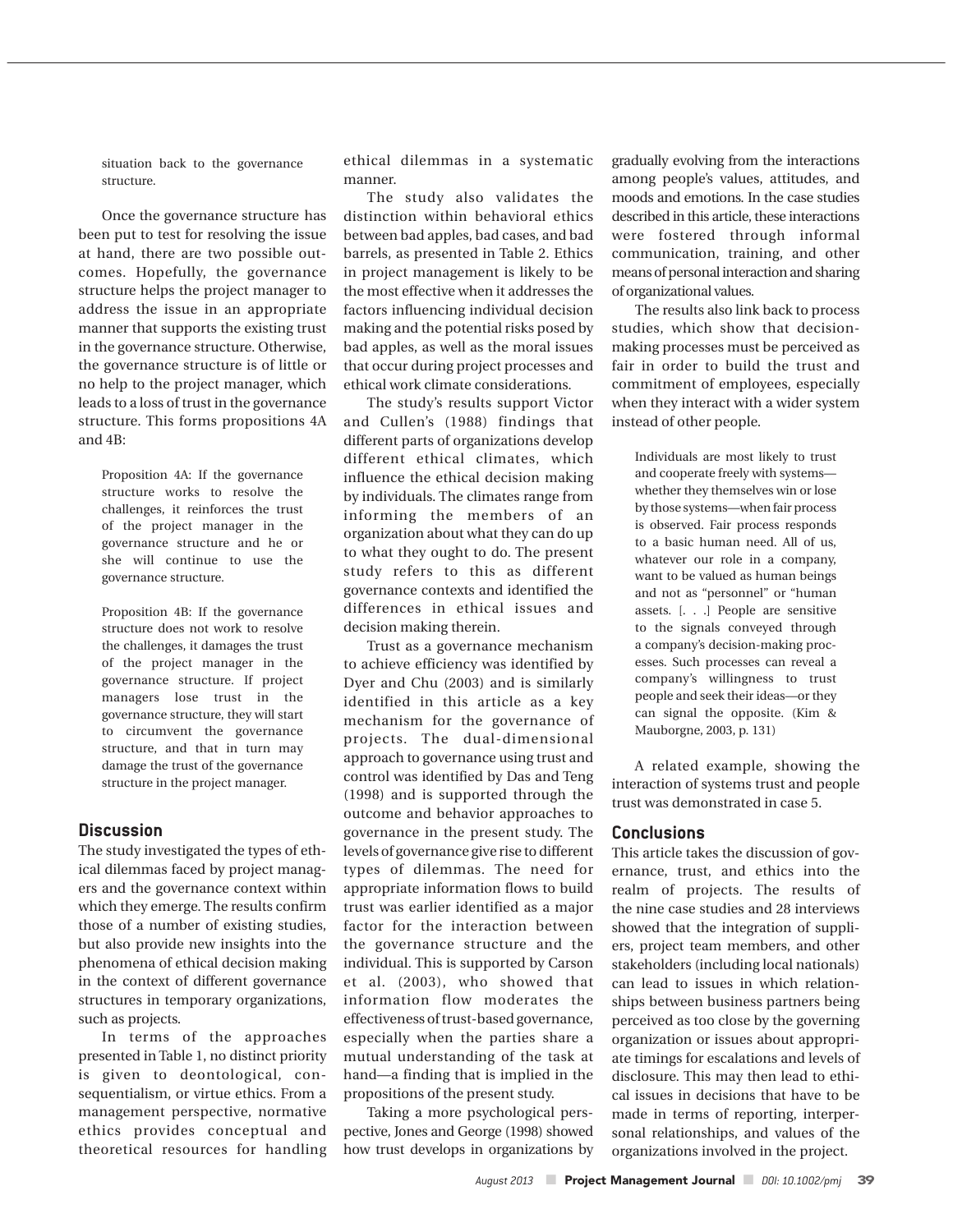In addressing ethical dilemmas, project management can utilize resources from normative ethics, which contain conceptual tools to analyze ethical challenges in a systematic manner, giving weight to process, outcome, and character. The increasing pressure within project management to deal with ethical dilemmas and to justify choices and priorities to various stakeholders will only heighten the relevance of concepts and ideas from normative ethics.

Three types of issues were identified: transparency, relationship, and optimization issues, which were linked to four different types of dilemmas in ethical decision making. Dilemmas related to decisions between equally ethical choices or ethical decisions versus organizational policies were linked back to all types of ethical issues and governance structures. Dilemmas involving choices between ethical correctness and the law were mainly found in the context of outcome and stakeholder-oriented governance structures. Dilemmas involving the choice between law and company's policies were found in behavior and shareholder-oriented organizations. This answers Research Questions 1 and 2.

The study has shown that ethical vulnerability in project management should be addressed at all three levels suggested within behavioral ethics: Organizations must be aware of the potential dangers of bad apples, bad cases, and bad barrels. Systematic and constructive work within the organizations can neutralize these challenges.

Trust was found as a key mechanism linking the governance structure and the individual. Two types of ex-ante trust were identified: (1) the trust of the governance structure in the people who use the structure for ethical decision making to decide by themselves within a given framework of possible decisions (people trust), and (2) people's trust in the governance structure to provide a useable and for

them acceptable framework for decision making (system trust). The presence of both appears to be a prerequisite for interaction between the individual and its governance structure. Continuity in this interaction is, however, dependent on the continuous acceptance of the governance structure from the side of the user, which is contingent on the usefulness of the governance structure for a given decision. In the case of acceptance by the person, the governance structure may continue to be the framework for ethical decision making in the future. In the case of nonacceptance, the governance structure may be circumvented in upcoming decisions of an ethical nature, if the governance structure has not changed. An example of this was demonstrated in case 5. This answers Research Question 3.

#### *Managerial Implications*

A number of recommendations are indicated through the analysis section. Governance structures should be flexible and generic enough to cover a wide range of possible scenarios, as well as provide guidance as to what to do in the case of scenarios outside the scope of the structure. Furthermore, they should allow the people within the system to address their concerns to it and find guidance, but not predetermined answers to their questions. Too strict a governance structure will reduce flexibility of the system and threaten the acceptance of the governance structure. A certain level of trust in the ability, benevolence, and integrity of the people should underlie the design of the governance structure.

#### *Theoretical Implications*

We took the perspective of Mayer et al.'s (1995) three-dimensional construct for trustworthiness to understand the interaction between the governance structure and the individuals in projects. This reciprocal relationship appears to be initially dependent on ex-ante mutual trust and is further on continuously fragile in nature because of the possible loss of trust in case of inappropriateness of the governance structure for the decision on hand.

The study has shown that three types of ethical issues were identified from the cases and helped to explain that optimization issues and dilemmas of a legal nature link to stricter levels of governance, whereas transparency and relational issues are found in all governance approaches.

The strength of the current study lies in the depth of the collected material, which allowed for a deep analysis and theoretically supported results. This research could identify the commonalities and differences in the context of the identified issues. Neither the underlying philosophical perspective nor the case study approach chosen aims for generalizability of results. Generalizability requires a wider study with a larger sample size and potentially a quantitative approach to achieving generalizable results. In addition to different methodologies, there are also a number of research questions that should be addressed in future research. These include the implications for governance, trust, and ethics when projects are governed semiautonomously from a corporate center and in settings in which projects are governed by temporary multiorganizational teams. What are the related implications for governance in these settings or settings with both features? Or is there a direct correspondence between corporate and project governance even via program management?

The present study's contribution to knowledge lies in the categorization of ethical issues in projects under different governance structures and the resulting ethical decision-making dilemmas and, furthermore, in the identification of a behavioral (trust based) process that links governance and decision making in projects and the conditions under which this process stays alive.

#### **Acknowledgments**

The authors would like to thank the Norwegian Centre for Project Management and the University of Technology Sydney for the financial support of this study.  $\blacksquare$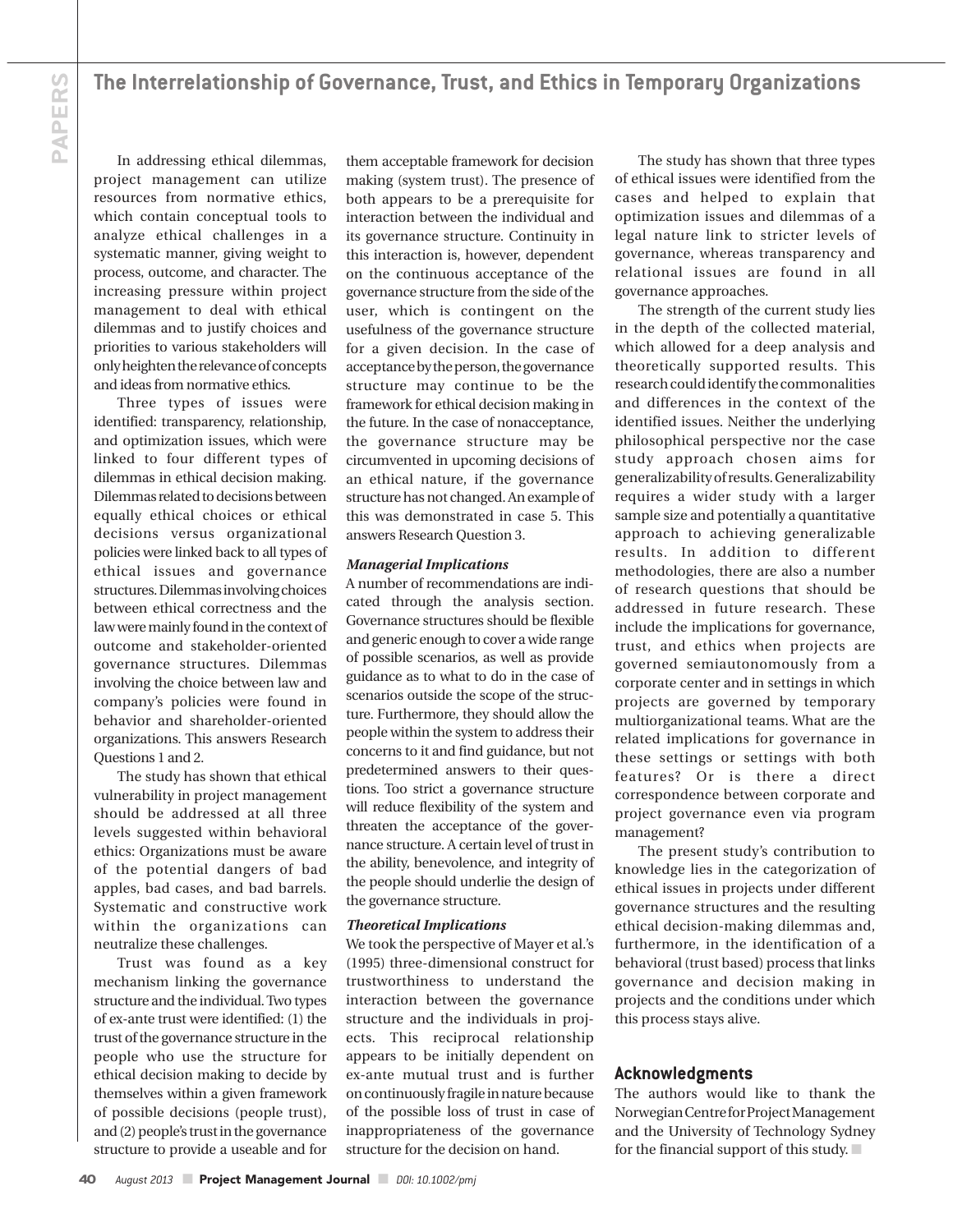### **References**

**Alvesson, M., & Kärreman, D. (2007).** Constructing mystery: Empirical matters in theory development. *Academy of Management Review*, *32*(4), 1265–1281.

**Alvesson, M., & Sköldberg, K. (2009).** *Reflexive methodology* (2nd ed.). London, UK: Sage.

**Association for Project Management. (2004).** *Directing change: A guide to governance of project management.* High Wycombe, UK: Author.

**Brien, A. (1998).** Professional ethics and the culture of trust. *Journal of Business Communication*, *17*(4), 391–409.

**Brown, S., & Eisenhardt, K. M. (1997).** The art of continuous change: Linking complexity theory and time-paced evolution in relentlessly shifting organizations. *Administrative Science Quarterly*, *42*(1), 1–34.

**Carson, S. J., Madhok, A., Varman, R., & John, G. (2003).** Information processing moderators of the effectiveness of trust-based governance in interfirm R&D collaboration. *Organization Science*, *14*(1), 45–56.

**Ciulla, J. B. (2009).** Leadership and the ethics of care. *Journal of Business Ethics*, *88,* 3–4.

**Clarke, T. (2004).** *The stakeholder corporation: A business philosophy for the information age* (pp. 189– 202). London, UK: Routledge.

**Clases, C., Bachmann, R., & Wehner, T. (2003).** Studying trust in virtual organizations. *International Studies of Management & Organization*, *33*(3), 7–27.

**Clegg, S. R., Kornberger, M., & Rhodes, C. (2007).** Business ethics as practice. *British Journal of Management*, *18*(2), 107–122. doi:10.1111/j.1467– 8551.2006.00493.x

**Clegg, S. R., Pitsis, T. S., Rura-Polley, T., & Marosszeky, M. (2002).** 

Governmentality matters: Designing an alliance culture of inter-organizational collaboration for managing projects. *Organization Studies*, *23*(3), 317–337.

**Das, T. K., & Teng, B.-S. (1998).**  Between trust and control: Developing confidence in partner cooperation in alliances. *Academy of Management Review*, *23*(3), 491–512.

**Dirks, K. T., & Ferrin, D. L. (2001).** The role of trust in organizational settings. *Organization Science*, *12*, 450–467.

**Donaldson, L. (2008).** Ethics problems and problems with ethics: Toward a pro-management theory. *Journal of Business Ethics*, *78,* 299–311.

**Dyer, J. H., & Chu, W. (2003).** The role of trustworthiness in reducing transaction costs and improving performance: Empirical evidence from the United States, Japan, and Korea. *Organization Science*, *14*(1), 57–68.

**Foucault, M. (1972).** *The archeology of knowledge.* London, UK: Tavistock.

**Ghoshal, S. (2005).** Bad management theories are destroying good management practices. *Academy of Management Learning and Education, 4*(1), 75–91.

**Godbold, A. (2007).** Managing ethics. In J. R. Turner & S. J. Simister (Eds.), *Gower handbook of project management* (4th ed., Vol. 3, pp. 838–854). Aldershot, UK: Gower.

**Godbold, A. (2008).** Ethics and projects. *Proceedings of the IPMA Expert Seminar*, February 14–15, 2008, Zurich, Switzerland.

**Godbold, A., & Turner, J. R. (1996).** Ethical project management. In J. R. Turner, K. V. Grude, & L. Thurloway (Eds.), *The project manager as change agent* (pp. 170–190). Maidenhead, UK: McGraw-Hill UK.

**Grey, C., & Garsten, C. (2001).** Trust, control and post-bureaucracy. *Organization Studies*, *22*(2), 229–250. **Gulati, R., & Nickerson, J. A. (2008).**  Interorganizational trust, governance choice, and exchange performance. *Organization Science*, *19*(5), 688–708.

**Hartman, F. T. (2002).** The role of trust in project management. In D. P. Slevin, D. L. Cleland, & J. K. Pinto (Eds.), *Proceedings from the PMI Research Conference 2002, "Frontiers of project management research and application,*" July 14–17, 2002, Seattle, WA (pp. 225–235). Newtown Square, PA: Project Management Institute.

**Helgadottir, H. (2008).** The ethical dimension of project management. *International Journal of Project Management*, *26,* 743–748.

**Hosmer, L. T. (1995).** Trust: The connecting link between organizational theory and philosophical ethics. *Academy of Management Review*, *20*(2), 379–403.

**Huang, C.-L., & Chang, B.-G. (2009).**  The effects of managers' moral philosophy on project decision under agency problem conditions. *Journal of Business Ethics*, *94*(4), 595–611.

**Husted, B. W. (1998).** The ethical limits of trust in business relations. *Business Ethics Quarterly*, *8*(2), 233–248.

**Jensen, M. C., & Meckling, W. H. (1976).** Theory of the firm: Managerial behavior, agency costs, and ownership structure. *Journal of Financial Economics*, *3*(4), 305–360.

**Jones, T. M. (1991).** Ethical decision making by individuals in organizations: An issue-contingent model. *Academy of Management Review*, *16,* 366–395.

**Jones, G. R., & George, J. M. (1998).** The experience and evolution of trust: Implications for cooperation and teamwork. *Academy of Management Review*, *23*(3), 531–546.

**Kadefors, A. (2004).** Trust in project relationships: Inside the black box. *International Journal of Project Management*, *22*(3), 175–182.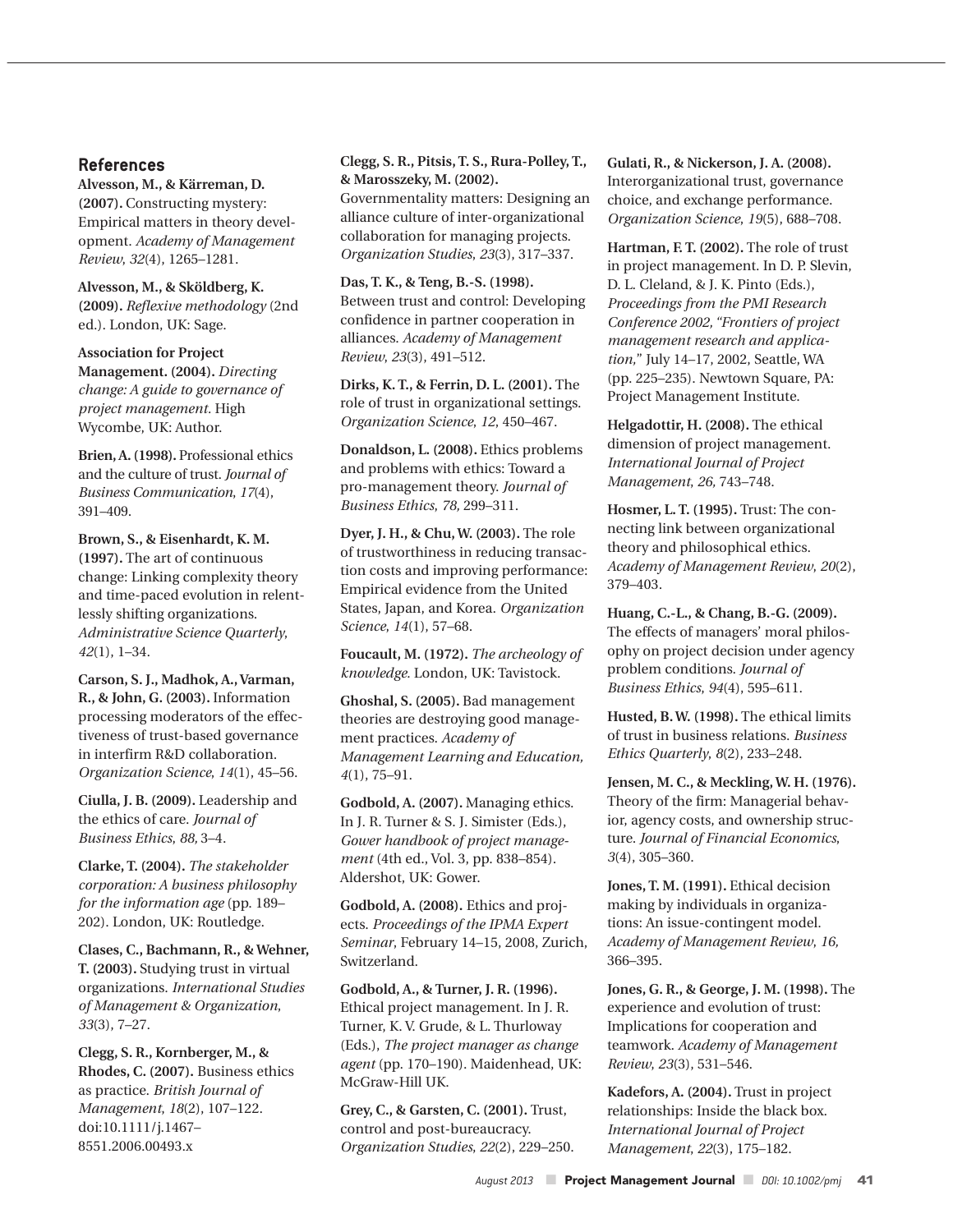**Kish-Gephart, J. J., Harrison, D. A., & Trevino, L. K. (2010).** Bad apples, bad cases, and bad barrels: Meta-analytic evidence about sources of unethical decisions at work. *Journal of Applied Psychology*, *95*(1), 1–31.

**Kim, W. C., & Mauborgne, R. (2003).**  Fair process: Managing in the knowledge economy. *Harvard Business Review*, *75*(4), 65–75.

**Klakegg, O. J., Williams, T., Magnussen, O. M., & Glasspool, H. (2008).** Governance frameworks for public project development and estimation. *Project Management Journal*, *30*(Supplement), S27–S42.

**Langfred, C. W. (2004).** Too much of a good thing? Negative effects of high trust and individual autonomy in selfmanaging teams. *Academy of Management Journal*, *47*(3), 385–399.

**Loo, R. (2002).** Tackling ethical dilemmas in project management using vignettes. *International Journal of Project Management*, 20, 489–495.

**Lorino, P., Tricard, B., & Clot, Y. (2011).** Research methods for non-representational approaches to organizational complexity: The dialogical mediated inquiry. *Organization Studies* (Vol. 32, pp. 769–801).

**Luhmann, N. (2000).** Familiarity, confidence, trust: Problems and alternatives. In D. Gambetta (Ed.), *Trust: Making and breaking cooperative relations* (electronic edition, pp. 94–107). Oxford, UK: University of Oxford. Retrieved from www.sociology.ox.ac. uk/papers/luhmann94–107.pdf

**Mayer, R. C., Davis, J. H., & Schoorman, F. D. (1995).** An integrative model of organizational trust. *Academy of Management Review*, *20*(3), 709–734.

**McAllister, D. J. (1995).** Affect- and cognitive-based trust as foundations for interpersonal cooperation in organizations. *Academy of Management Journal 38*(1), 24–59.

**McEvily, B., Perrone, V., & Zaheer, A. (2003).** Trust as an organizing principle. *Organization Science*, *14*(1), 91–103.

**McKnight, D. H., Cummings, L. L., & Chervany, N. L. (1998).** Initial trust formation in new organizational relationships. *Academy of Management Review*, *23*(3), 473.

**Micewski, E., & Troy, C. (2007).**  Business ethics: Deontologically revisited. *Journal of Business Ethics*, *72*(1), 17–25.

**Miller, R., & Hobbs, B. (2005).**  Governance regimes for large projects. *Project Management Journal*, *36*(3), 42–51.

**Müller, R. (2009).** *Project governance.* Aldershot, UK: Gower.

**Müller, R. (2011).** Project governance. In P. Morris, J. K. Pinto, & J. Söderlund (Eds.), *Oxford handbook of project management* (pp. 297–320). Oxford, UK: Oxford University Press.

**Nooteboom, B. (1996).** Trust, opportunism and governance: A process and control model. *Organization Studies*, *17*(6), 985–1010.

**Ouchi, W. G., & Maguire, M. A. (1975).**  Organizational control: Two functions. *Administrative Science Quarterly*, *20*(4), 559–569.

**Park, C., & Keil, M. (2009).**  Organizational silence and whistleblowing on IT projects: An integrated model. *Decision Sciences*, *40*(4), 901–918.

**Pinto, J. K., Slevin, D. P., & English, B. (2009).** Trust in projects: An empirical assessment of owner/contractor relationships. *International Journal of Project Management*, *27*(6), 638–648.

**Pryke, S.D. (2005).** Towards a social network theory of project governance. *Construction Management and Economics*, *23*, 927–939.

**Puranam, P., & Vanneste, B. S. (2009).**  Trust and governance: Untangling a tangled web. *Academy of Management Review*, *34*(1), 11–31.

**Schoorman, F. D., Mayer, R. C., & Davis, J. H. (2007).** An integrative model of organizational trust: Past, present, and future. *Academy of Management Review*, *32*(2), 344–354.

**Shalvi, S., Handgraaf, M. J. J., & De Dreu, K. W. (2011).** Ethical manoeuvring: Why people avoid both major and minor lies. *British Journal of Management*, *22*, 16–27.

**Shenhar, A., Dvir, D., Milosevic, D., Mulenburg, J., Patanakul, P., Reilly, R., Ryan, M., Sage, A., Sauser, B., Srivannaboon, S., Stefanovic, J., & Thamhain, H. (2005).** Toward a NASAspecific project management framework. *Engineering Management Journal*, *17*(4), 8.

**Smith, H. J., & Keil, M. (2003).** The reluctance to report bad news on troubled software projects: A theoretical model. *Information Systems Journal*, *13*(1), 69–95.

**Smith, H. J., Thompson, R., & Iacovou, C. (2009).** The impact of ethical climate on project status misreporting. *Journal of Business Ethics*, *90*(4), 577–591.

**Stoker, G. (1998).** Governance as theory: Five propositions. *International Social Science Journal*, *50*(155), 17–28.

**Sydow, J. (2000).** Understanding the constitution of interorganizational trust. In C. Lane & R. Bachmann (Eds.), *Trust within and between organizations: Conceptual issues and empirical implications* (pp. 31–64). Oxford, UK: Oxford University Press.

**Trevino, L. K. (1986).** Ethical decision making in organizations: A person-situation interactionist model. *Academy of Management Review*, 11, 601–617.

**Trevino, L.K. (1990).** A cultural perspective on changing and developing organizational ethics. In R. Woodman & W. Passmore (Eds.), *Research in organizational change and Development* (Vol. 4, pp. 195–230). Greenwich, CT: JAI Press.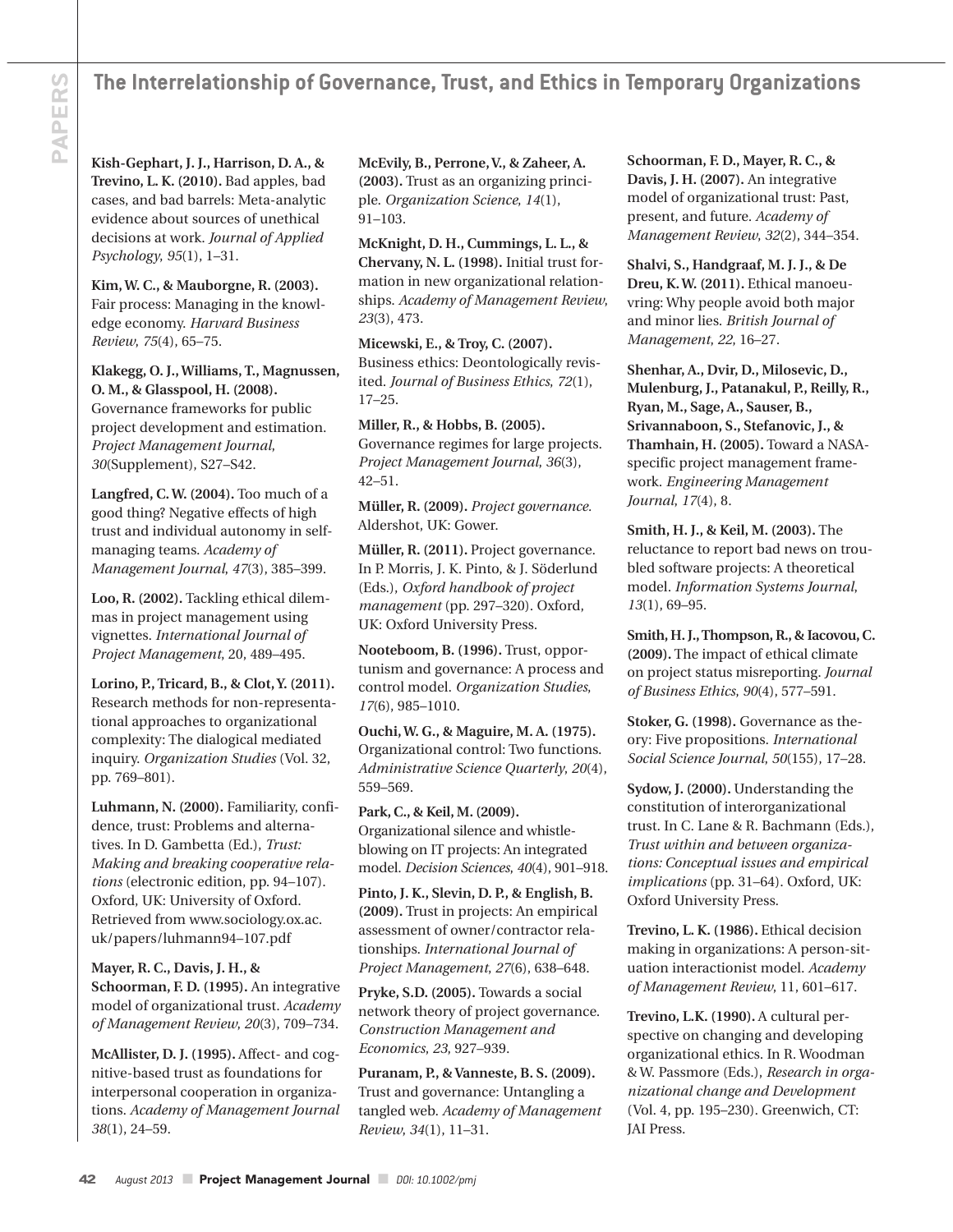#### **Tseng, F. C., & Fan, Y. J. (2011).**

Exploring the influence of organizational ethical climate on knowledge management. *Journal of Business Ethics*, *101*(2), 325–342.

**Turner, J. R. (2009).** *The handbook of project-based management* (3rd ed.). New York, NY: McGraw-Hill.

**Turner, J. R., & Keegan, A. E. (1999).**  The versatile project-based organization: Governance and operational control. *European Management Journal*, *17*(3), 296–309.

**Turner, J. R., & Keegan, A. E. (2001).** Mechanisms of governance in the project-based organization: The role of the broker and steward. *European Management Journal, 19*(3), 254–267. **Turner, J. R., & Müller, R. (2003).** On the nature of the project as a temporary organization. *International Journal of Project Management*, *21*(1),  $1-7.$ 

**Turner, J. R., & Müller, R. (2004).**  Communication and co-operation on projects between the project owner as principal and the project manager as agent. *European Management Journal*, *22*(3), 327–336.

**Van de Ven, A. H. (2007).** *Engaged scholarship: A guide for organizational and social science research.* Oxford, UK: Oxford University Press.

**Van Yperen, N. W., Hamstra, M. R. W., & Van der Klauw, M. (2011).** To win, or not to lose, at any cost: The impact of achievement goals on cheating. *British Journal of Management*, 22, 5–15.

**Victor, B., & Cullen, J. B. (1988).** The organizational bases of ethical work climates. *Administrative Science Quarterly*, 33, 101–124.

**Vohs, K., & Schooler, J. W. (2008).** The value of believing in free will: Encouraging a belief in determinism increases cheating. *Psychological Science*, 19(1), 49–54.

**Walker, D. H. T., Segon, M., & Rowlinson, S. (2008).** Business ethics and corporate citizenship. In D. H. T. Walker & S. Rowlinson (Eds.), *Procurement systems:*  *A cross industry project management perspective.* Abingdon, UK: Taylor & Francis**,** 101–139.

**Wang, E. T. G., & Chen, J. H. F. (2006).**  The influence of governance equilibrium on ERP project success. *Decision Support Systems*, *41*(4), 708–727.

**Wekselberg, V. (1996).** Reduced "social" in a new model of organizational trust. *Academy of Management Review*, *21*(2), 333–335.

**Wicks, A. C., Berman, S. L., & Jones, T. M. (1999).** The structure of optimal trust: Moral and strategic implications. *Academy of Management Review*, *24*(1), 99–116.

**Yin, R. K. (2009).** *Case study research: Design and methods* (4th ed.). Thousand Oaks, CA: Sage.

**Ralf Müller**, DBA, MBA, PMP, is a professor of project management at BI Norwegian Business School in Norway. His principal research interest is in leadership and governance of projects, programs, portfolios, and PMOs. He is the author or coauthor of more than 150 publications and, among other accolades, the receiver of the 2012 IPMA Research Award, and *Project Management Journal's* 2009 Paper of the Year Award. He holds an MBA from Heriot Watt University and a DBA degree from Brunel University in the United Kingdom, and is a Project Management Professional (PMP)® credential holder. Before joining academia, he spent 30 years in the industry consulting with large enterprises and governments in 47 different countries for their project management and governance. He also held related line management positions, such as the worldwide director of project management at NCR Teradata.

**Erling S. Andersen** is professor emeritus of project management at BI Norwegian Business School, Oslo, Norway. He has been a visiting professor at the University of Tokyo, Japan, and the Nanyang Technological University, Singapore. He has been dean for BI's China and Vietnam activities. He is an honorary professor at the University of Southern Denmark. He has published several books and articles on information technology, systems development, project management, and management in general. His book *Goal Directed Project Management* has been

translated into nine languages; his latest book, *Project Management: An Organizational Perspective*, has been published by Prentice Hall.

**Øvind Kvalnes**, PhD, is an associate professor at BI Norwegian Business School, Department of Leadership and Organizational Behaviour. He has a PhD in philosophy from the University of Oslo, on the topic of moral luck. For 10 years, he worked as a philosophical consultant for Nordic organizations, mainly organizing dilemma training sessions with leaders and employees. He has facilitated processes in a range of projects, focusing on ethics and communication in project management. His research interests are in business ethics, moral psychology, communication climates, and identity and values in organizations. At BI he is responsible for a course in applied business ethics, which is compulsory for all master of science students.

**Jingting Shao**, MSc, PhD, is a postdoctoral researcher at the Institute for Industrial Economics at the Chinese Academy of Social Sciences and the vice president of China's Young Crew project manager organization within the International Association of Project Management (IPMA). She holds two doctoral degrees, one from SKEMA Business School (Lille, France) in strategy, program and project management, and one from Northwestern Polytechnical University (Xi'an, China) in management science and engineering. Her research interests are in program management, leadership, and project governance. In 2011, she was awarded the "IPMA Outstanding Research Contribution of a Young Researcher Award," and in 2012 the "China Project Management Research Contribution Award." She has participated in several international research projects sponsored by the Project Management Institute (PMI) and the Norwegian Centre for Project Management.

**Shankar Sankaran**, PhD, PMP, is an associate professor at the University of Technology Sydney (UTS). He is a member of the Centre for Management and Organization Studies at UTS and a chief investigator in two Australian Research Council Grants—one investigating project governance and the other the leadership of not-forprofit organizations. He teaches in the Master of Project Management program at UTS and supervises